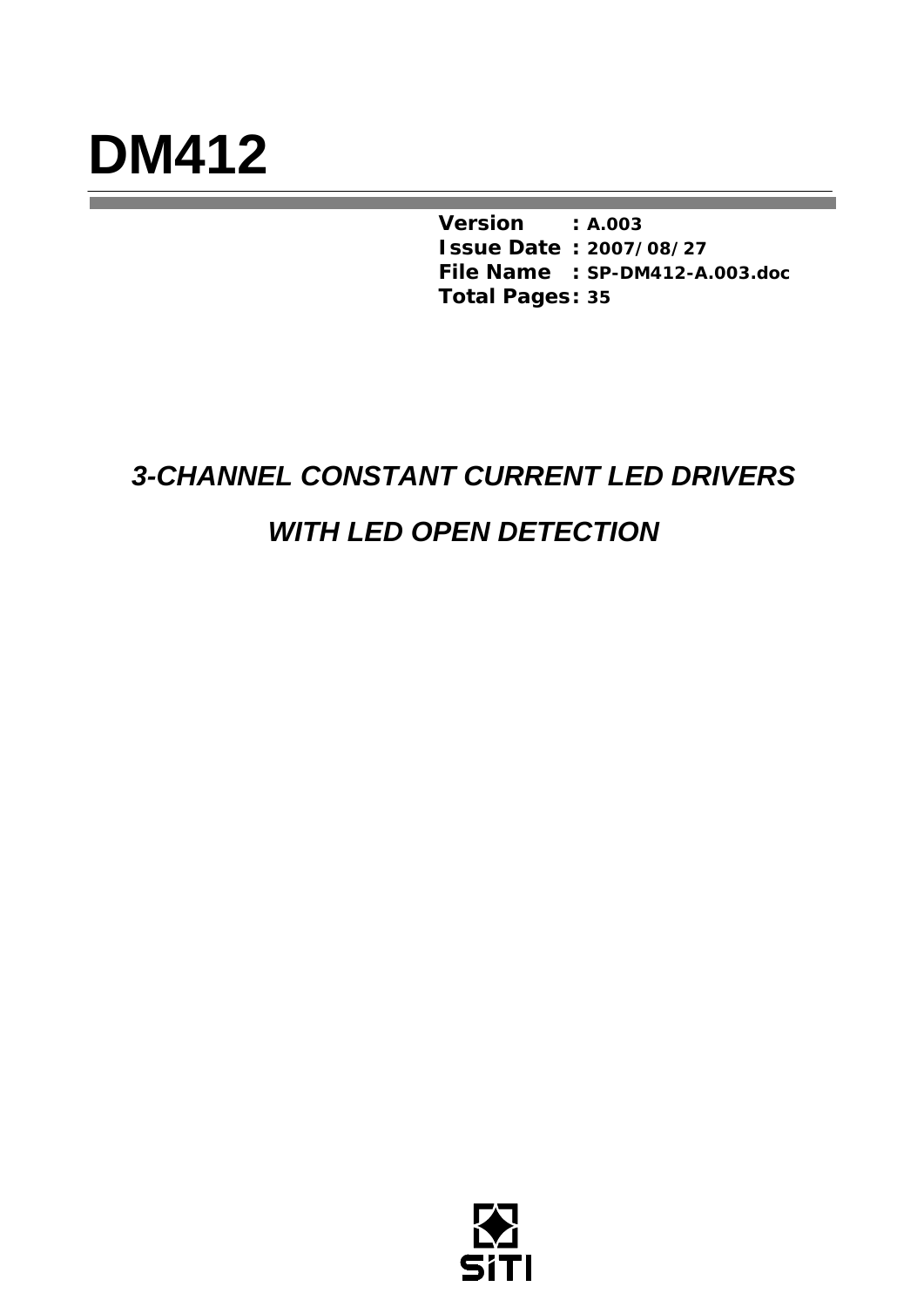

# **DM412**

# **3-CHANNEL CONSTANT CURRENT LED DRIVERS WITH LED OPEN DETECTION**

#### **General Description**

DM412 is a PWM enabled LED driver specifically designed for LED video display or lighting applications. Each channel has linear adjustable 16-bits (65536 steps) grayscale PWM control current outputs. It incorporates shift registers, data latches, 3-channel constant current circuitry with current value set by 3 external resistors, and built-in oscillator for PWM functioning. Data, clock, and latch buffer outputs are designed for cascading another chip. Its built-in open detection function help users locate LED failures without additional circuits. The output polarity reverse function is designed for more high power LED applications.

#### **Features**

- Maximum constant current outputs: 200mA determined by three external resistors
- Maximum sinking output voltage: 17V
- Maximum serial-in clock frequency: 20 MHz
- 16-bit linear PWM control current outputs
- Built-in buffers for cascading clock, data, and strobe to next driver
- PWM free-running capability (refresh rate  $\sim$  267 Hz) with internal oscillator ( $\sim$  17.5 MHz))
- Selectable auto/manual strobe (Patent pending)
- LED open detection
- $\bullet$  Output polarity reverse function
- Power supply voltage:  $4V \sim 5.5V$

#### **Applications**

- LED Decorative Lighting
- $\bullet$  Indoor/Outdoor LED Video or Message Display
- PWM Signal Generator

#### **Package**

z SSOP16, SOP16 (with exposed pad), TSSOP16 (with exposed pad), QFN16 (with exposed pad)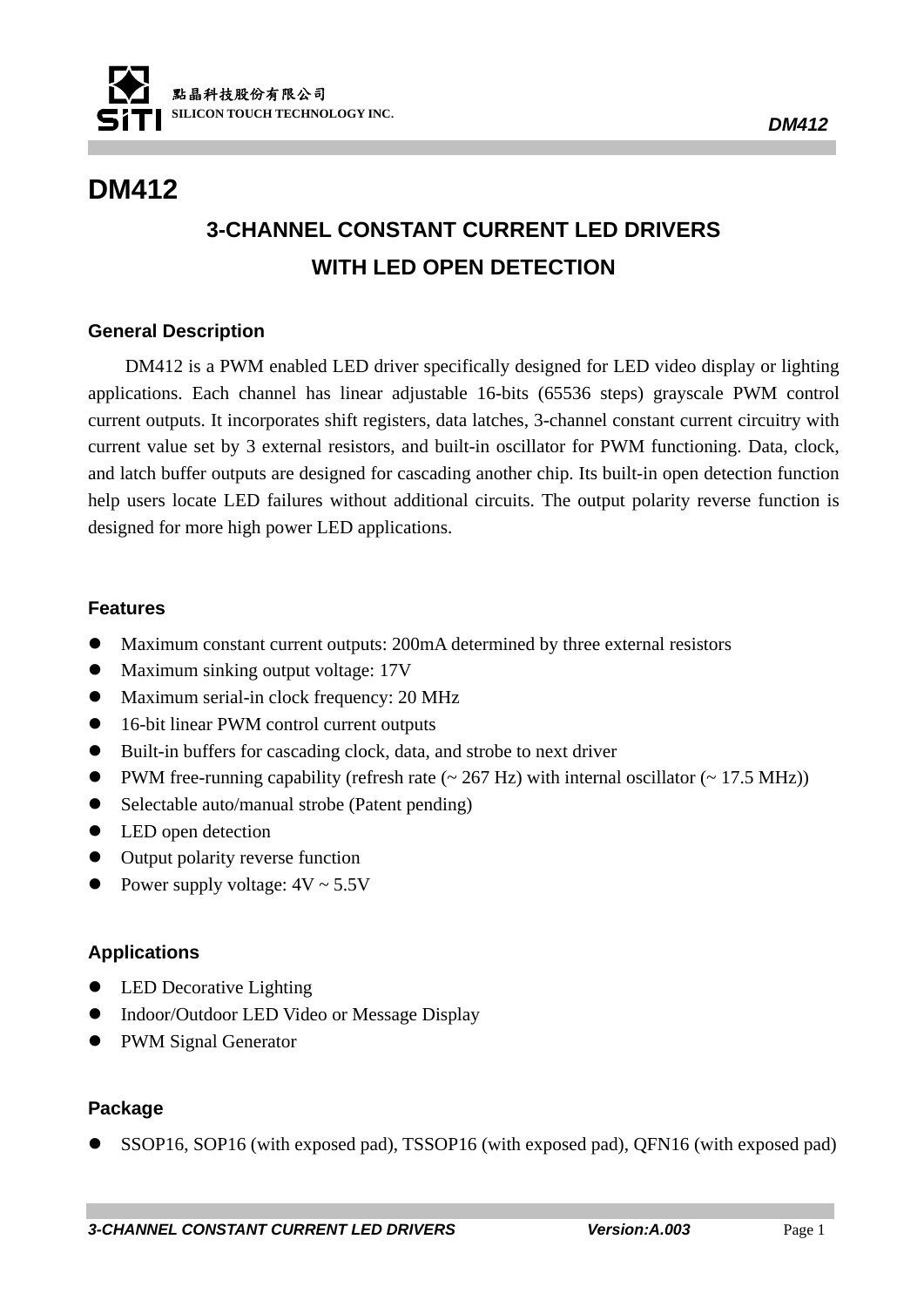

#### **Block Diagram**

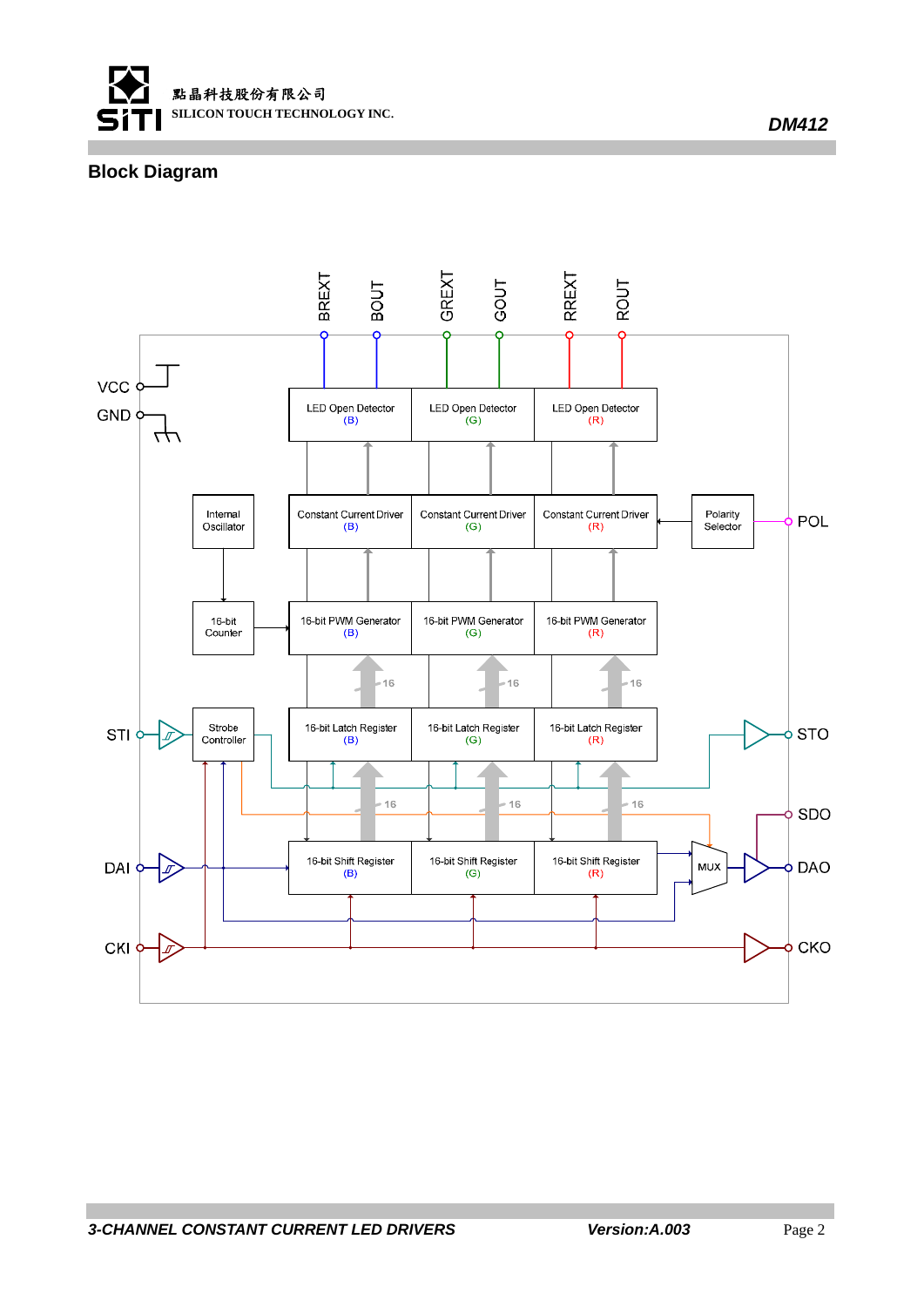

#### **Pin Connection**





#### **Pin Description**

| PIN No.                                  | <b>PIN NAME</b>    | <b>FUNCTION</b>                                                                                                                                                                                   |  |  |
|------------------------------------------|--------------------|---------------------------------------------------------------------------------------------------------------------------------------------------------------------------------------------------|--|--|
| SOP16/SSOP16/TSSOP16: 1<br>QFN16: 15     | <b>DAO</b>         | Serial data output terminal.                                                                                                                                                                      |  |  |
| SOP16/SSOP16/TSSOP16: 2<br>QFN16: 16     | CKO                | Clock output terminal.                                                                                                                                                                            |  |  |
| SOP16/SSOP16/TSSOP16: 3<br>QFN16: 1      | <b>STO</b>         | Strobe output terminal.                                                                                                                                                                           |  |  |
| SOP16/SSOP16/TSSOP16: 4<br>QFN16: 2      | <b>POL</b>         | PWM current output polarity selection:<br>'H' means DM412 is to be LED driver,<br>'L' means DM412 is to be PWM generator.                                                                         |  |  |
| SOP16/SSOP16/TSSOP16: 5~7<br>QFN16: 3~5  | $R(G \cdot B)$ OUT | Sink constant current outputs (open-drain).                                                                                                                                                       |  |  |
| SOP16/SSOP16/TSSOP16: 8<br>QFN16: 9      | <b>GND</b>         | Ground terminal.                                                                                                                                                                                  |  |  |
| SOP16/SSOP16/TSSOP16: 9~11<br>QFN16: 6~8 | $R(G \cdot B)REXT$ | External resistors connected between $R(G \cdot B)$ REXT and GND for driver<br>current value setting.                                                                                             |  |  |
| SOP16/SSOP16/TSSOP16: 12<br>QFN16: 10    | SDO <sup>1</sup>   | Serial data output trigger mode selection:<br>'H' means data is shifted out on synchronization to falling edge of CKO,<br>'L' means data is shifted out on synchronization to rising edge of CKO. |  |  |
| SOP16/SSOP16/TSSOP16: 13<br>QFN16: 11    | <b>STI</b>         | Input terminal of data strobe:<br>'H' means data is latched,<br>'L' means data on shift register goes through latch (level latch).                                                                |  |  |
| SOP16/SSOP16/TSSOP16: 14<br>QFN16: 12    | <b>CKI</b>         | Synchronous clock input terminal for serial data transfer. Data is sampled at<br>the rising edge of CKI.                                                                                          |  |  |
| SOP16/SSOP16/TSSOP16: 15<br>QFN16: 13    | DAI                | Serial data input terminal.                                                                                                                                                                       |  |  |
| SOP16/SSOP16/TSSOP16: 16<br>QFN16: 14    | <b>VCC</b>         | Power supply terminal.                                                                                                                                                                            |  |  |

<sup>\*1</sup> It is recommended that SDO should be set to **high level** in cascading system applications.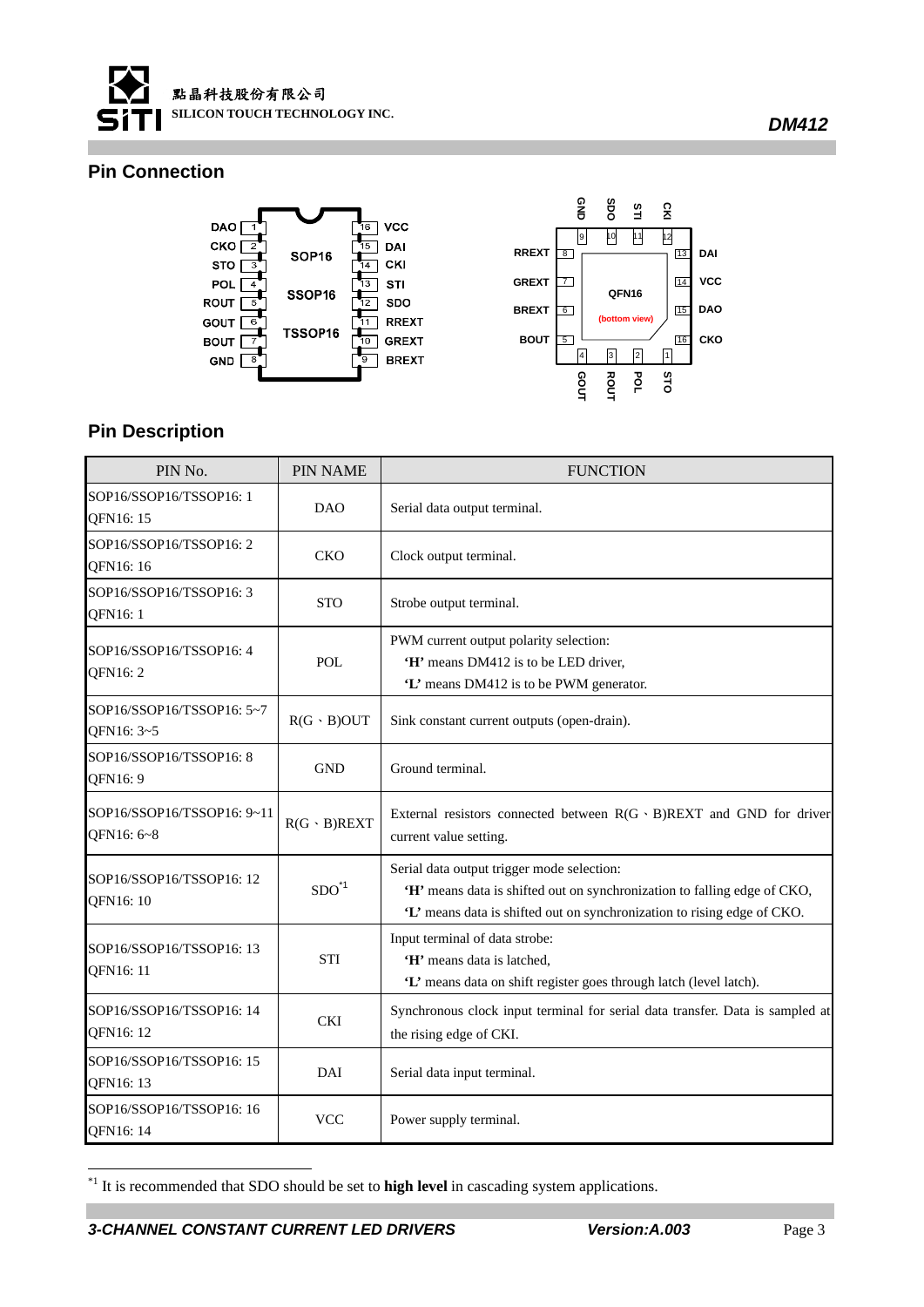

## **Equivalent Circuit of Inputs and Outputs**

#### **1. CKI, DAI, STI, SDO terminals**



#### **2. POL terminals**



#### **3. CKO, DAO, STO terminal**

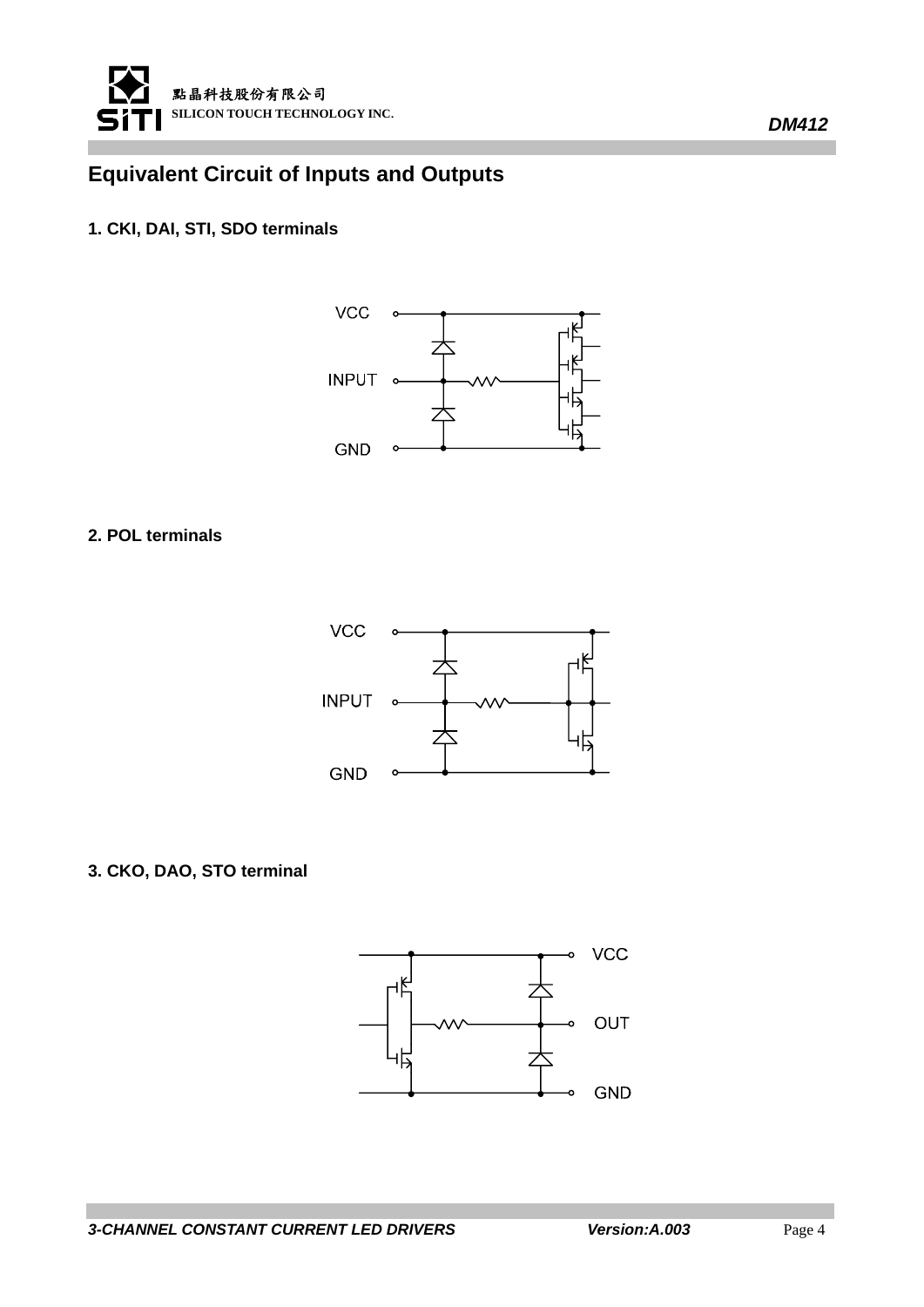

*DM412* 

## **Maximum Ratings** (Ta=25°C, Tj(max) = 140°C)

| <b>CHARACTERISTIC</b>        | <b>SYMBOL</b> | <b>RATING</b>                                                                                                                                      | <b>UNIT</b>     |
|------------------------------|---------------|----------------------------------------------------------------------------------------------------------------------------------------------------|-----------------|
| <b>Supply Voltage</b>        | <b>VCC</b>    | $-0.3 - 7.0$                                                                                                                                       | V               |
| Input Voltage                | <b>VIN</b>    | $-0.3 - VCC + 0.3$                                                                                                                                 | $\vee$          |
| <b>Output Current</b>        | <b>IOUT</b>   | 200                                                                                                                                                | mA              |
| Output Voltage               | <b>VOUT</b>   | $-0.3 - 17$                                                                                                                                        | $\vee$          |
| Input Clock Frequency        | <b>FCKI</b>   | 20                                                                                                                                                 | <b>MHz</b>      |
| <b>GND Terminal Current</b>  | <b>IGND</b>   | 610                                                                                                                                                | mA              |
| Power Dissipation            | PD            | 0.77 (QFN16 exposed pad: Ta=25 $\degree$ C)<br>$0.82$ (SSOP16 : Ta=25°C)<br>1.4 (SOP16 exposed pad: Ta=25°C)<br>2.1 (TSSOP16 exposed pad: Ta=25°C) | W               |
| <b>Thermal Resistance</b>    | $Rth(i-a)$    | 150 (QFN16)<br>140.2 (SSOP16)<br>81.2 (SOP16 exposed pad)<br>55 (TSSOP16 exposed pad)                                                              | °C/W            |
| <b>Operating Temperature</b> | Top           | $-40 - 85$                                                                                                                                         | $^{\circ}C$     |
| Storage Temperature          | Tstg          | $-55 - 150$                                                                                                                                        | $\rm ^{\circ}C$ |

## **Recommended Operating Condition**

| <b>CHARACTERISTIC</b>           | <b>SYMBOL</b>   | <b>CONDITION</b>                                   | MIN.                            | TYP. | MAX.        | <b>UNIT</b> |  |
|---------------------------------|-----------------|----------------------------------------------------|---------------------------------|------|-------------|-------------|--|
| <b>Supply Voltage</b>           | <b>VCC</b>      |                                                    | 4                               | 5.0  | 5.5         | $\vee$      |  |
| Output Voltage                  | <b>VOUT</b>     | Driver On                                          | 1.0                             |      | 10          | $\vee$      |  |
| Output Voltage                  | <b>VOUT</b>     | Driver Off <sup>77</sup>                           | $\overbrace{\qquad \qquad }^{}$ |      | 17          |             |  |
|                                 | IO              | OUT(R, G, B)                                       | 5                               |      | $200^{1/3}$ |             |  |
| Output Current                  | <b>IOH</b>      | SERIAL-OUT                                         |                                 |      | 1.2         | mA          |  |
|                                 | <b>IOL</b>      |                                                    |                                 |      | 1.5         |             |  |
|                                 | VIH             | $VCC = 4 V ~ 5.5V$                                 | 0.8VCC                          |      | <b>VCC</b>  |             |  |
| Input Voltage                   | <b>VIL</b>      |                                                    | 0.0                             |      | $0.2$ VCC   | V           |  |
|                                 |                 | Single Chip Operation                              |                                 |      | 20M         |             |  |
| Input Clock Frequency           | <b>FCKI</b>     | <b>Cascade Operation</b><br>$(SDO = 'H', CL=13pF)$ | DC                              |      | 20M         | Hz          |  |
|                                 |                 | Cascade Operation<br>$(SDO = 'L', CL=13pF)$        |                                 |      | 10M         |             |  |
| <b>STI Pulse Width</b>          | tw STI          |                                                    | 20                              |      |             |             |  |
| <b>CKI Pulse Width</b>          | tw CLK          |                                                    | 20                              |      |             |             |  |
| Set-up Time for DAI             | $t _{setup(D)}$ |                                                    | 15                              |      |             | ns          |  |
| Hold Time for DAI               | thold(D)        | $VCC = 4 V ~ 5.5 V$                                | 15                              |      |             |             |  |
| Set-up Time for STI             | $t _{setup(L)}$ |                                                    | 15                              |      |             |             |  |
| Set-up Time for Internal Strobe | tsetup(istb)    |                                                    | 1                               |      |             | <b>us</b>   |  |
| Internal Oscillator Frequency   | <b>FOSC</b>     |                                                    | 14                              | 17.5 | 21          | <b>MHz</b>  |  |

<sup>&</sup>lt;sup>\*1</sup> Notice that the power dissipation is limited to its package and ambient temperature.

 $*$ <sup>2</sup> The driver output voltage including any overshoot stress has to be compliant with the maximum voltage (17V).

 $*$ <sup>3</sup> It is recommended to choose good thermal dissipation package such as TSSOP16 (Iout = 100mA ~ 200mA).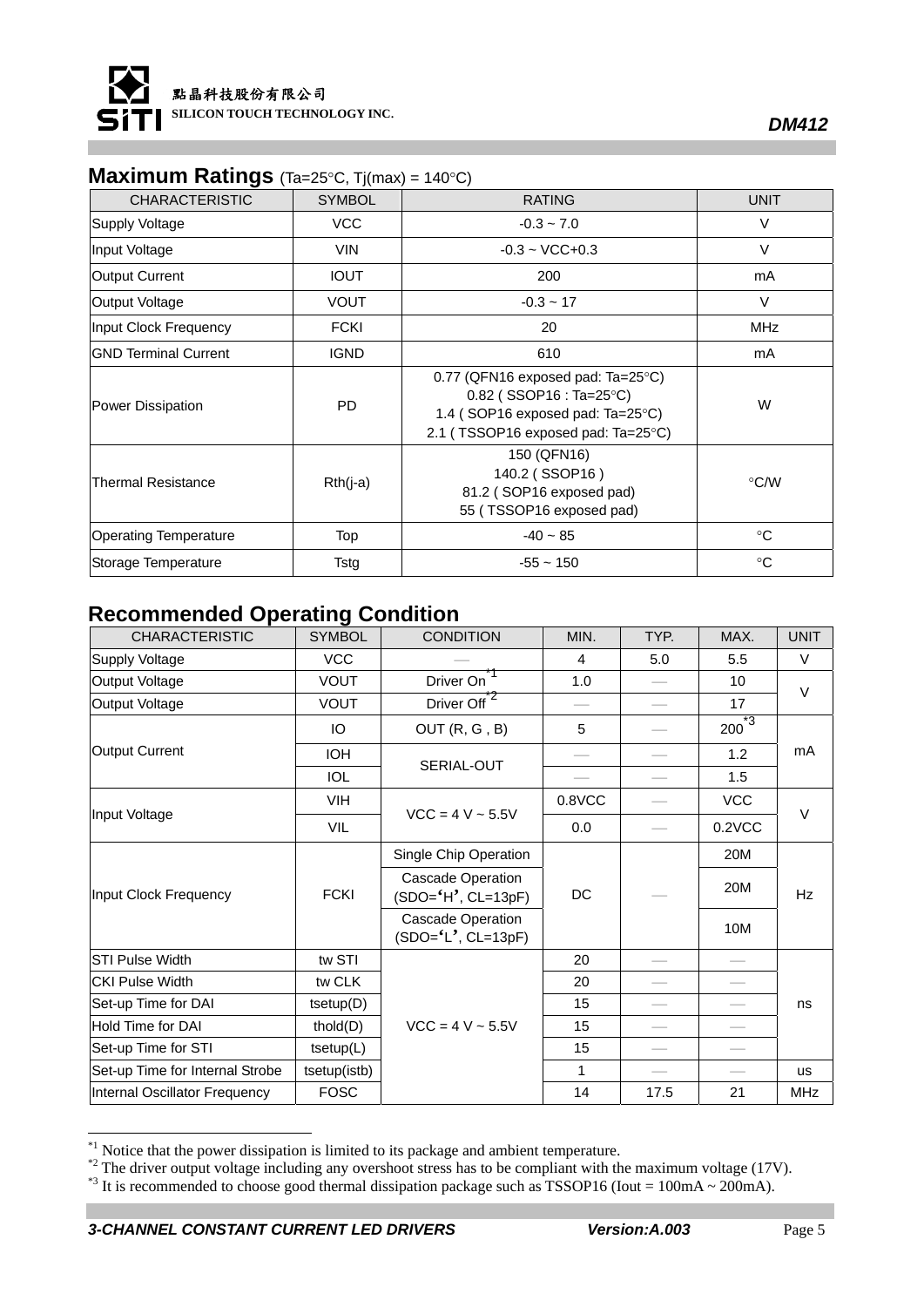

### **Electrical Characteristics** (VCC = 5.0 V, Ta = 25°C unless otherwise noted)

| <b>CHARACTERISTIC</b>                                     | <b>SYMBOL</b>    | <b>CONDITION</b>                                                            | MIN.       | TYP. | MAX.                     | <b>UNIT</b> |  |
|-----------------------------------------------------------|------------------|-----------------------------------------------------------------------------|------------|------|--------------------------|-------------|--|
| Input Voltage "H" Level                                   | VIH              | CMOS logic level                                                            | $0.8$ VCC  |      | <b>VCC</b>               |             |  |
| Input Voltage "L" Level                                   | VIL              | CMOS logic level                                                            | <b>GND</b> |      | 0.2VCC                   | $\vee$      |  |
| Input Leakage Current                                     | <b>IIH</b>       | $VIH = VCC$                                                                 |            |      | 1.0                      | uA          |  |
|                                                           | IIL              | $VIL = GND$                                                                 |            |      | 1.0                      |             |  |
| Output Leakage Current                                    | <b>IOL</b>       | $VOH = 17 V$                                                                |            |      | 1.0                      | uA          |  |
|                                                           | VOL              | $IOL = 1.5 mA$                                                              |            |      | 0.2                      | V           |  |
| Output Voltage (S-OUT)                                    | <b>VOH</b>       | $IOH = 1.2 mA$                                                              | $VCC-0.2$  |      | $\overline{\phantom{0}}$ |             |  |
| Output Current Skew<br>(Channel-to-Channel) <sup>*1</sup> | IOL1             | $VOUT = 1.0 V$                                                              |            |      | $\pm 3$                  | $\%$        |  |
| Output Current Skew<br>(Chip-to-Chip) <sup>*2</sup>       | IOL <sub>2</sub> | $REXT = 120 \Omega$                                                         | 4.62       | 4.92 | 5.22                     | mA          |  |
| Output Voltage Regulation                                 | %/VOUT           | $REXT = 120 \Omega$<br>$VOUT = 1 V - 3 V$                                   |            | 0.1  | 0.5                      | % / V       |  |
| <b>Supply Voltage Regulation</b>                          | %/VCC            | $REXT = 120 \Omega$                                                         |            |      | $\overline{2}$           |             |  |
|                                                           | $I_{DD(off)}$    | all pins are open<br>unless VCC and GND                                     |            | 1.4  |                          |             |  |
|                                                           | $I_{DD(off)}$    | Vout = $1.0V$<br>$Text = 120\Omega$<br>all outputs turn off                 |            | 1.3  |                          |             |  |
| Supply Current <sup>*3</sup>                              | $I_{DD(on)}$     | $CKI = 20MHz$<br>$Vout = 1.0V$<br>$Next = 120\Omega$<br>all outputs turn on |            | 1.8  |                          | mA          |  |
|                                                           | $I_{DD(off)}$    | Vout = $1.0V$<br>$Rext = 2.9\Omega$<br>all outputs turn off                 |            | 1.3  |                          |             |  |
|                                                           | IDD(on)          | $CKI = 20MHz$<br>$Vout = 1.0V$<br>$Rext = 2.9\Omega$<br>all outputs turn on |            | 1.8  |                          |             |  |

 $*1$  Channel-to-channel skew is defined as the ratio between (any Iout – average Iout) and average Iout, where average Iout = (Imax + Imin) / 2.<br><sup>\*2</sup> Chip-to-Chip skew is defined as the range into which any output current of any IC falls.

<sup>\*3</sup> IO excluded.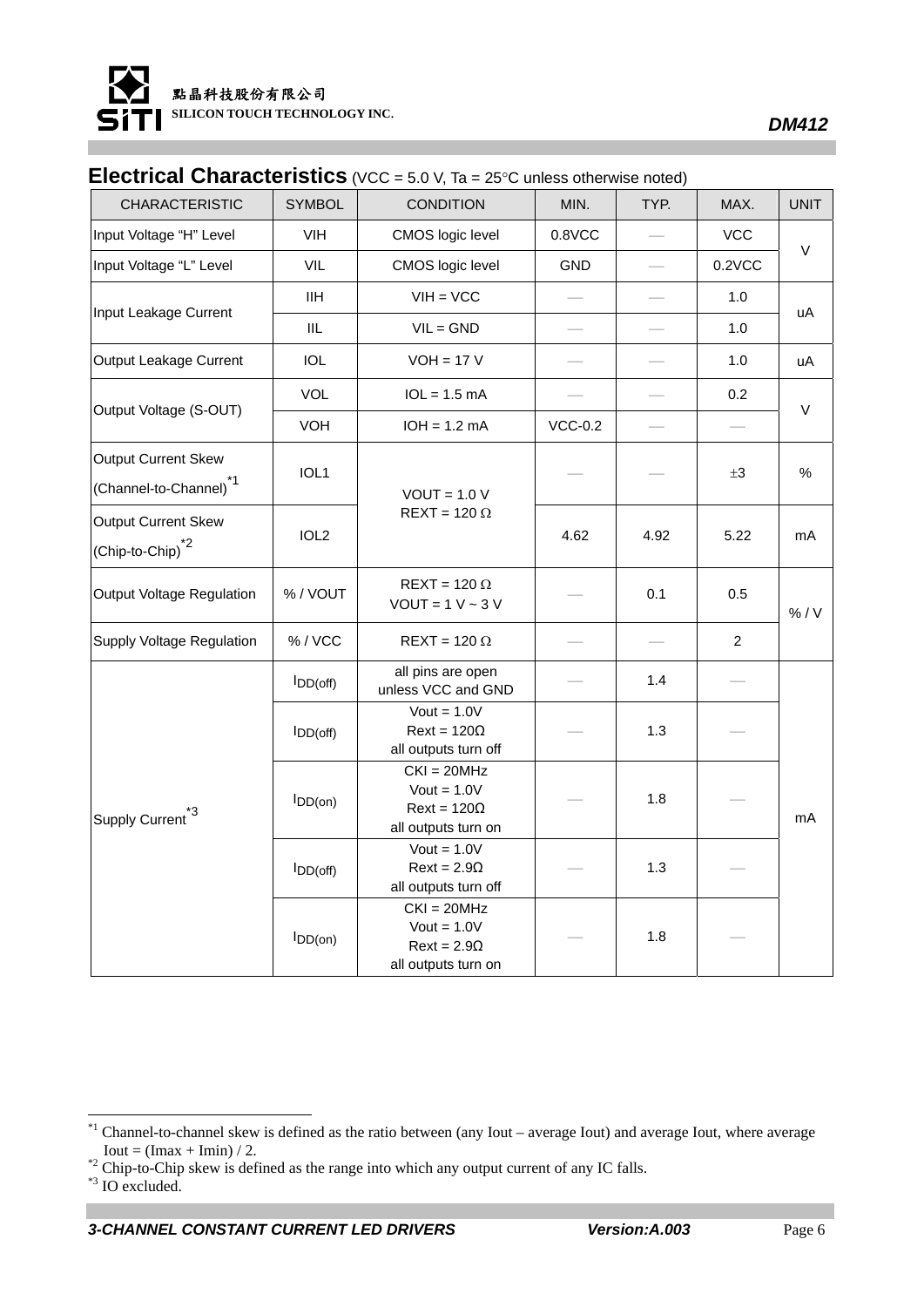

## **Switching Characteristics** (VCC = 5.0V, Ta = 25°C unless otherwise noted)

| <b>CHARACTERISTIC</b>                                      |                          | <b>SYMBOL</b> | <b>CONDITION</b>                    | MIN. | TYP. | MAX. | <b>UNIT</b> |
|------------------------------------------------------------|--------------------------|---------------|-------------------------------------|------|------|------|-------------|
| <b>Propagation Delay</b>                                   | CKI-to-CKO               |               |                                     |      | 11.5 |      |             |
| $(^{6}L^{6}$ to $^6H^{6}$ )                                | $CKO-to-DAO (SDO = 'L')$ | tpLH          | $VIH = VCC$                         |      | 8.4  |      |             |
| <b>Propagation Delay</b>                                   | CKI-to-CKO               |               | $VIL = GND$                         |      | 7.2  |      |             |
| $(H'$ to $(L')$                                            | $CKO-to-DAO (SDO = 'H')$ | tpHL          | $REXTs = 33 \Omega$<br>$VL = 5.0 V$ |      | 4.0  |      | ns          |
| <b>Output Current Rise Time</b>                            |                          | tor           |                                     |      | 18   |      |             |
| <b>Output Current Fall Time</b>                            |                          | tof           | $RL = 180 \Omega$                   |      | 12.5 |      |             |
| <b>Output Current</b><br>(Propagation Delay after STI low) |                          | $top^*1$      | $CL = 13 pF$                        |      |      | 4.7  | ms          |



Switching Characteristics Test Circuit

 $*$ <sup>1</sup> Reload the new PWM data at the end of the last PWM frame.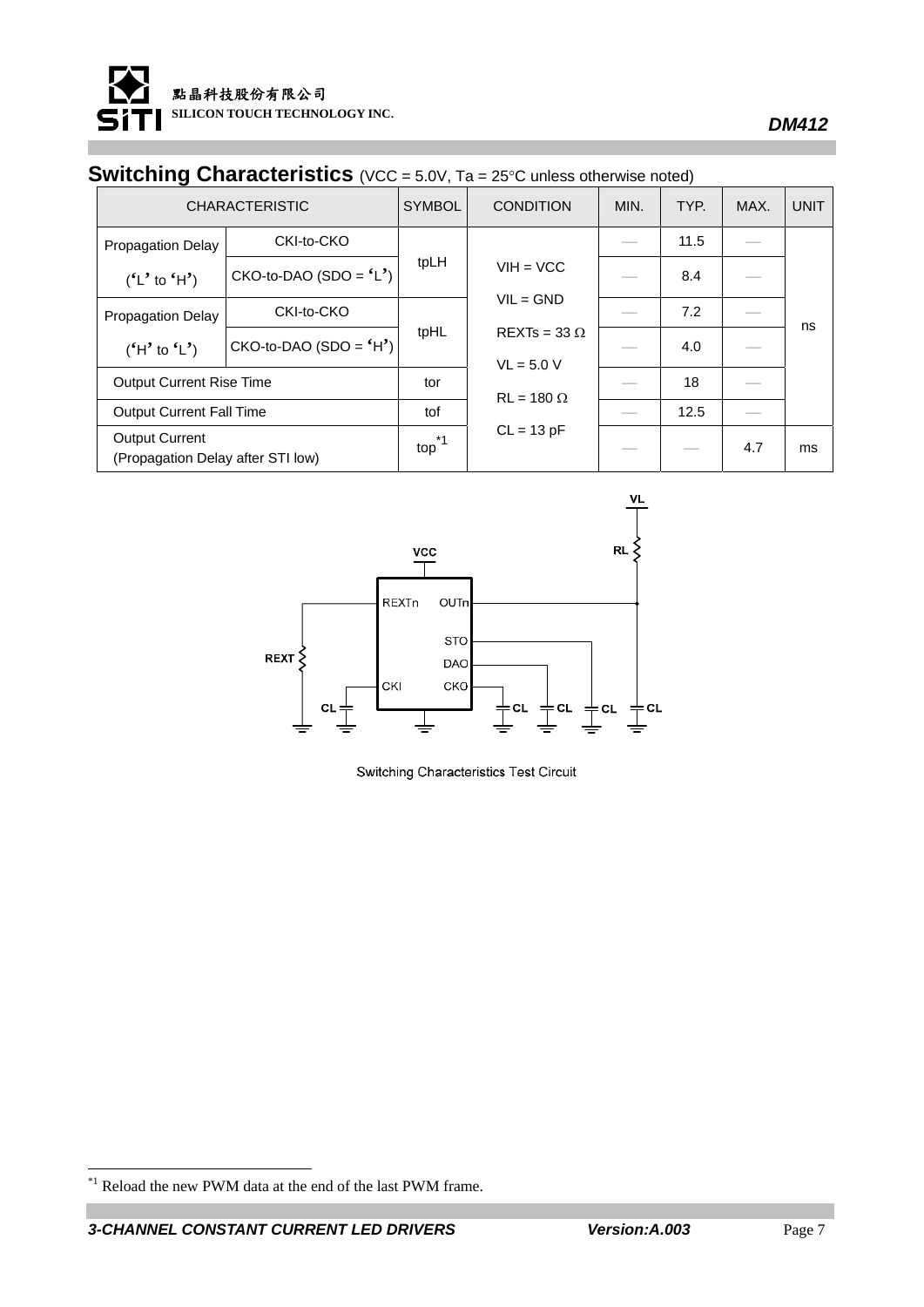

## **Constant-Current Output**

Constant-current value of each output channel is set by an external resistor connected between the  $R(G \cdot B)$ REXT pin and GND individually. The current scale ranging can be adjusted from 5mA to 200mA by varying the resistor value. The output current value is calculated by the following equation:

lout(mA)  $\simeq \frac{0.58 \text{ V}}{\text{REXT (ohm)}} \times 1000$ 

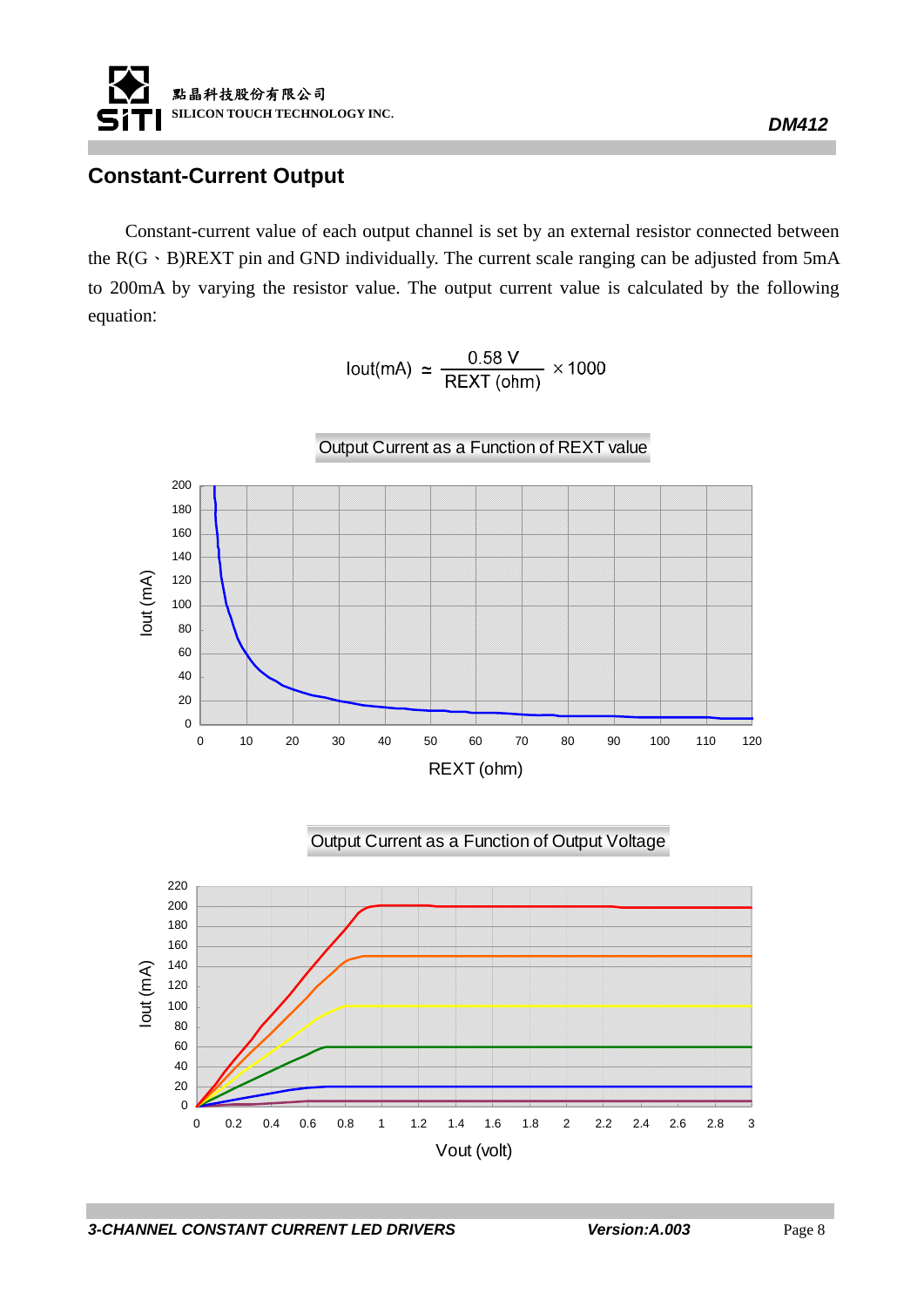



## **LED Open Detection**

DM412 provides a real time monitor of LED open detection function without extra components or circuit design. It will be identified as a LED open failure when the output is turned on but the output voltage is below 0.3V. The test result of each channel will write to its correspondent shift register which is in LSB position (R[0], G[0], B[0]) while strobe signal is active. User can refer to timing diagram on page12. Detecting report could be retrieved from serial-out (DAO) data. If the system reads **'**1**'** back, that indicates LED is in normal status. But if **'**0**'** was retrieved then LED open failure has occurred. In order to make sure LED open detection function is in well operating condition, it is recommended that all the luminance data are wrote to **'**1**'** then almost turning on the outputs during detection process.

#### **Serial-out Data Format**



\* E[R], E[G], E[B] are Error Message of LED Open Detection. '1' is normal, and '0' is abnormal.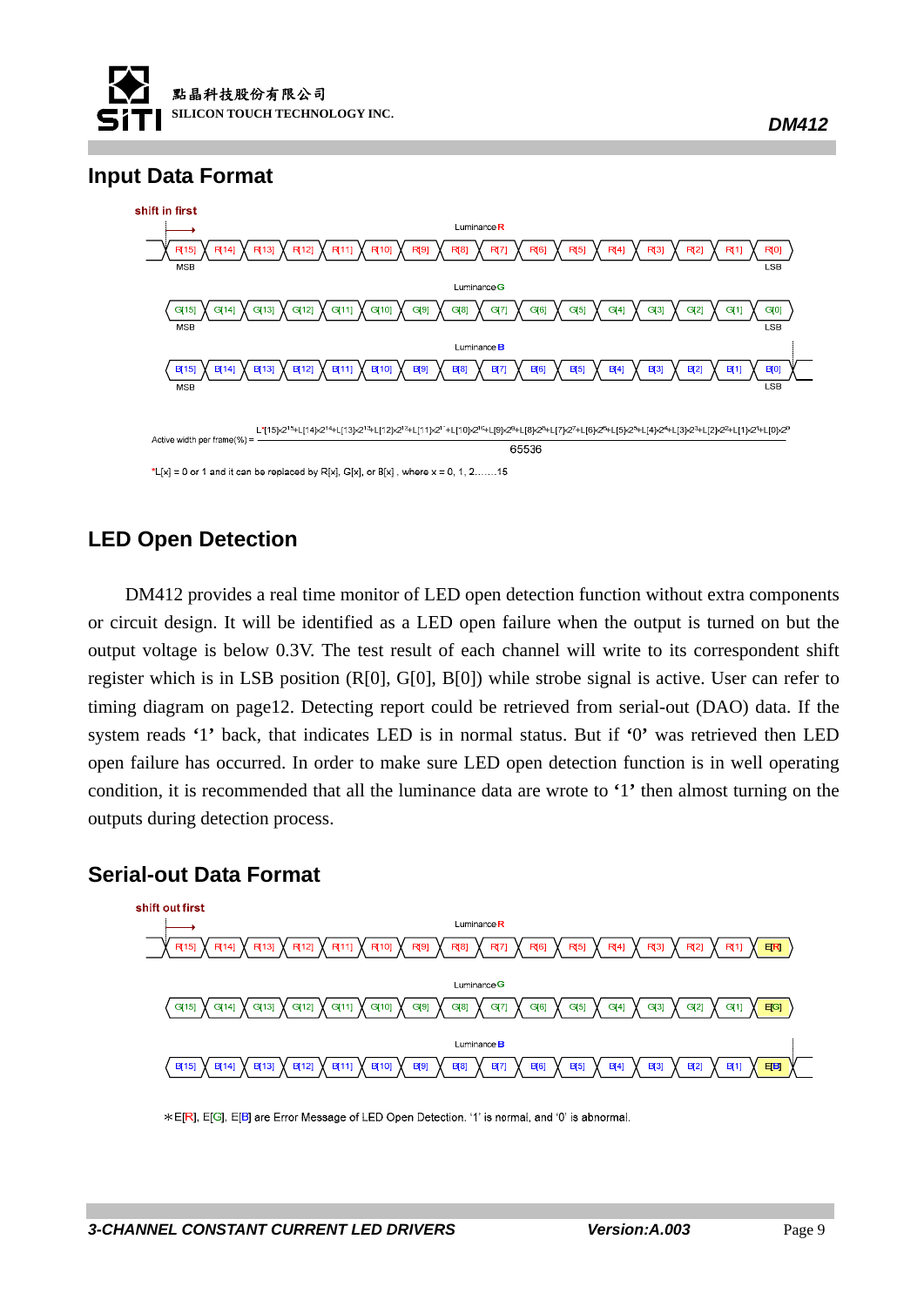

#### **Output Modulation Technique**

In order to minimize the harmonic noise and increasing current accuracy, DM412 provides a new LED drive technique of output modulation. It mixes traditional Pulse Width Modulation (PWM) represented by MSB 8 bit (Bit[15:8]) with Bit Angle Modulation (BAM) represented by LSB 8 bit (Bit[7:0]). The main benefit of BAM is to drive LED with an equivalent multiple frequencies in the lower intensity of LED light output. Each bit of BAM binary code is effectively allocated a fixed width of phase angles within a modulation cycle. The reference table shows the ratio defined by the binary significance of each bit:

| bit | weighted width |
|-----|----------------|
| 7   | 256            |
| 6   | 128            |
| 5   | 64             |
| 4   | 32             |
| 3   | 16             |
| 2   | 8              |
|     | 4              |
|     |                |

| Bit Angle Modulation represented by Bit [7:0] |         |                |         |                |  |  |
|-----------------------------------------------|---------|----------------|---------|----------------|--|--|
| 8022                                          | Bit [4] | <b>Bit</b> [5] | Bit [6] | <b>Bit [7]</b> |  |  |
|                                               |         |                |         |                |  |  |

The relationships between BAM and PWM in the time domain can be refer to the diagram (not to scale) below:



**3-CHANNEL CONSTANT CURRENT LED DRIVERS** Version: A.003 Page 10

*DM412* 

未經授權而逕予重製、複製、使用或公開本文件,行為人得被追究侵權之相關民刑事責任 Unauthorized reproduction, duplication, use or disclosure of this document will be deemed as infringement.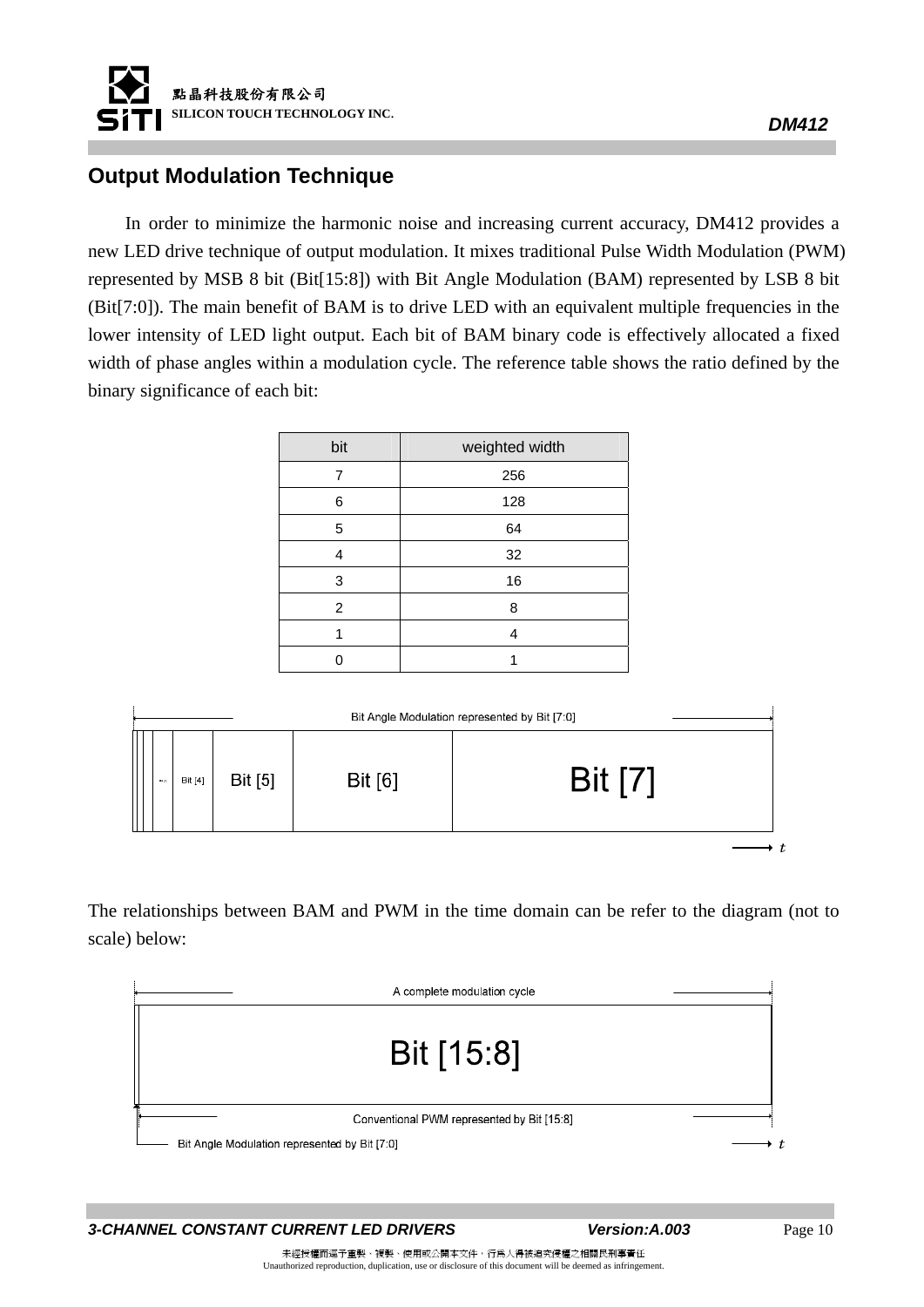

## **Timing Diagram**

#### 1. CKI-DAI, CKO, DAO



2. CKI-STI



3. STI-OUTn

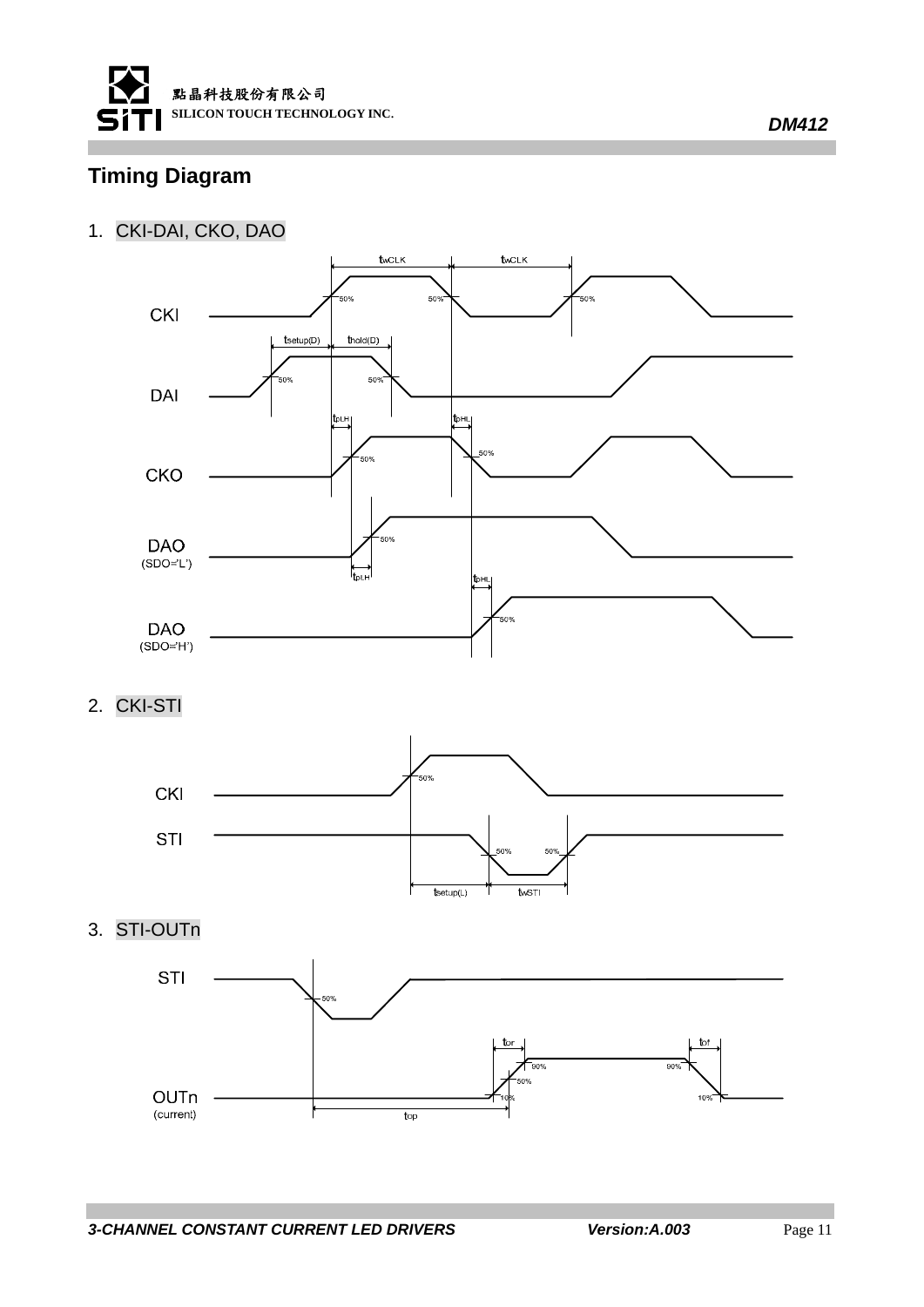

## **Timing Diagram**



<sup>KI</sup> Keeping CKI in high level and sending into eight DAI pulses successively will trigger internal strobe automatically.

<sup>42</sup> Error message of LED open detection will be sent out from DAO.

 $H = OGS$ c+

 $T = OGS$ <sub>#</sub>

 $^{45}$ Internal strobe signal. Auto latch function is only for SDO =  $H'$ .

6 POL is independent of STI or ISTB. Any level change of POL will set(POL=H->L) or reset(POL=L->H) PWM output.

\*7 PWM is inversion of PWM.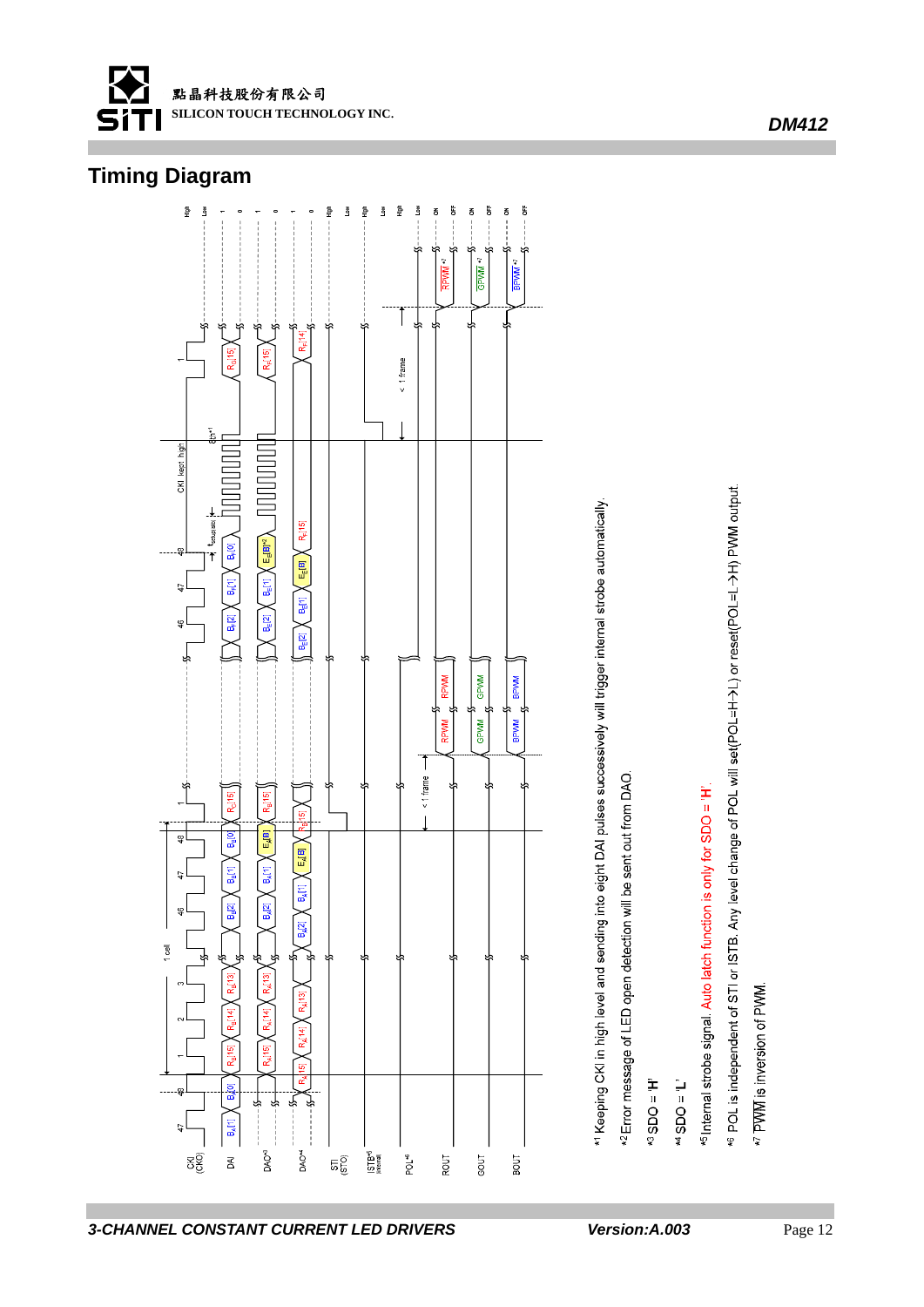

#### **Power Dissipation**

The power dissipation of a semiconductor chip is limited to its package and ambient temperature, in which the device requires the maximum output current calculated for given operating conditions. The maximum allowable power consumption can be calculated by the following equation:

*Pd(max)(Watt)* =  $\frac{Tj(junction temperature)(max)(°C) - Ta(ambient temperature)(°C)}{Pd(max)}$ *Rth(junction-to-air thermal resistance)(*°*C/Watt)*

The relationship between power dissipation and operating temperature can be refer to the figure below:



Based on the Pd(max), the maximum allowable voltage of output terminal can be determined by the following equation:

*VoutR*  $\times$  *IoutR*  $\times$  *DutyR + VoutG*  $\times$  *IoutG*  $\times$  *DutyG + VoutB*  $\times$  *IoutB*  $\times$  *DutyB*  $\leq$  *Pd(max)(W) - Vcc(V)*  $\times$  *Iop(A)* 

*DM412*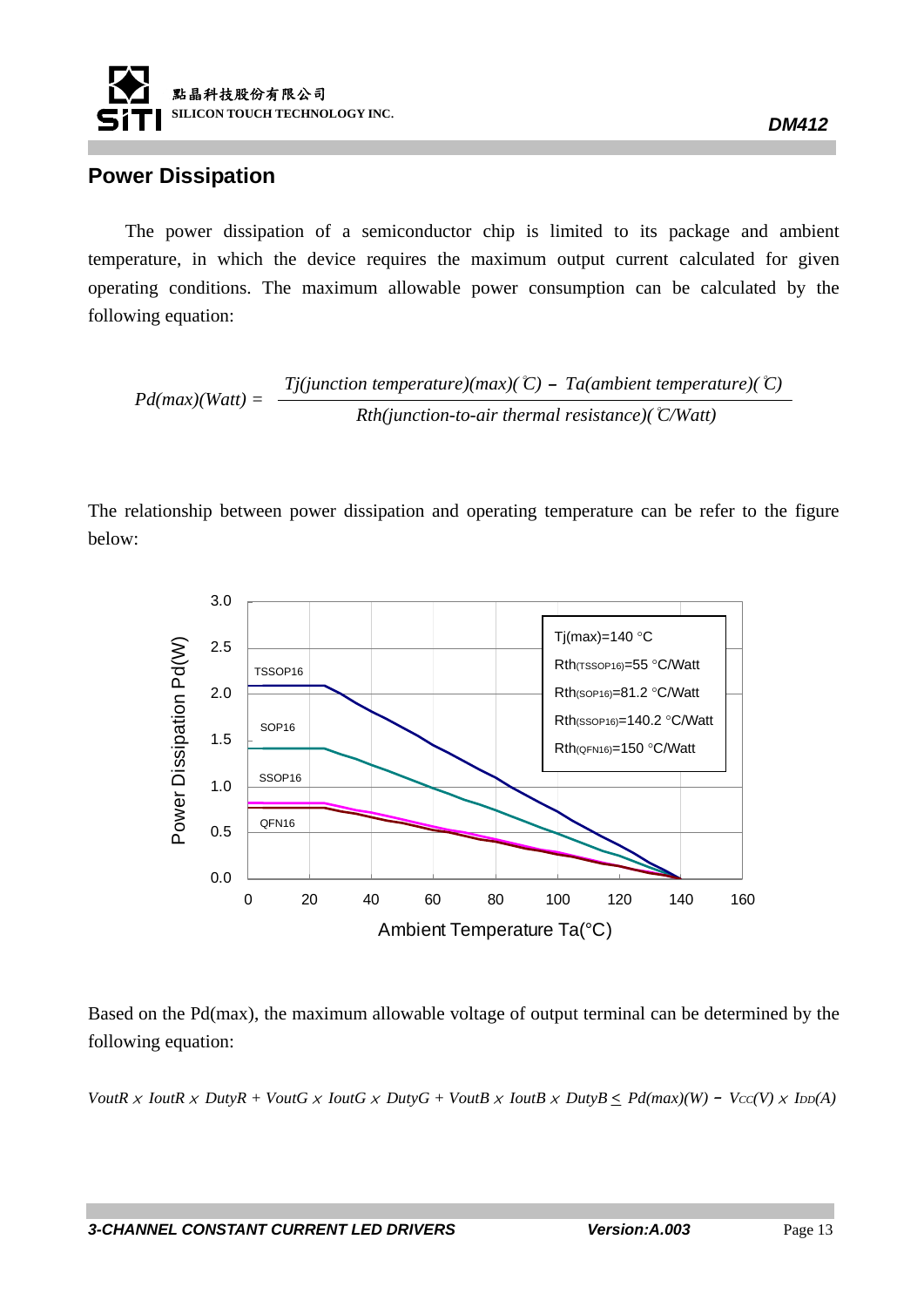

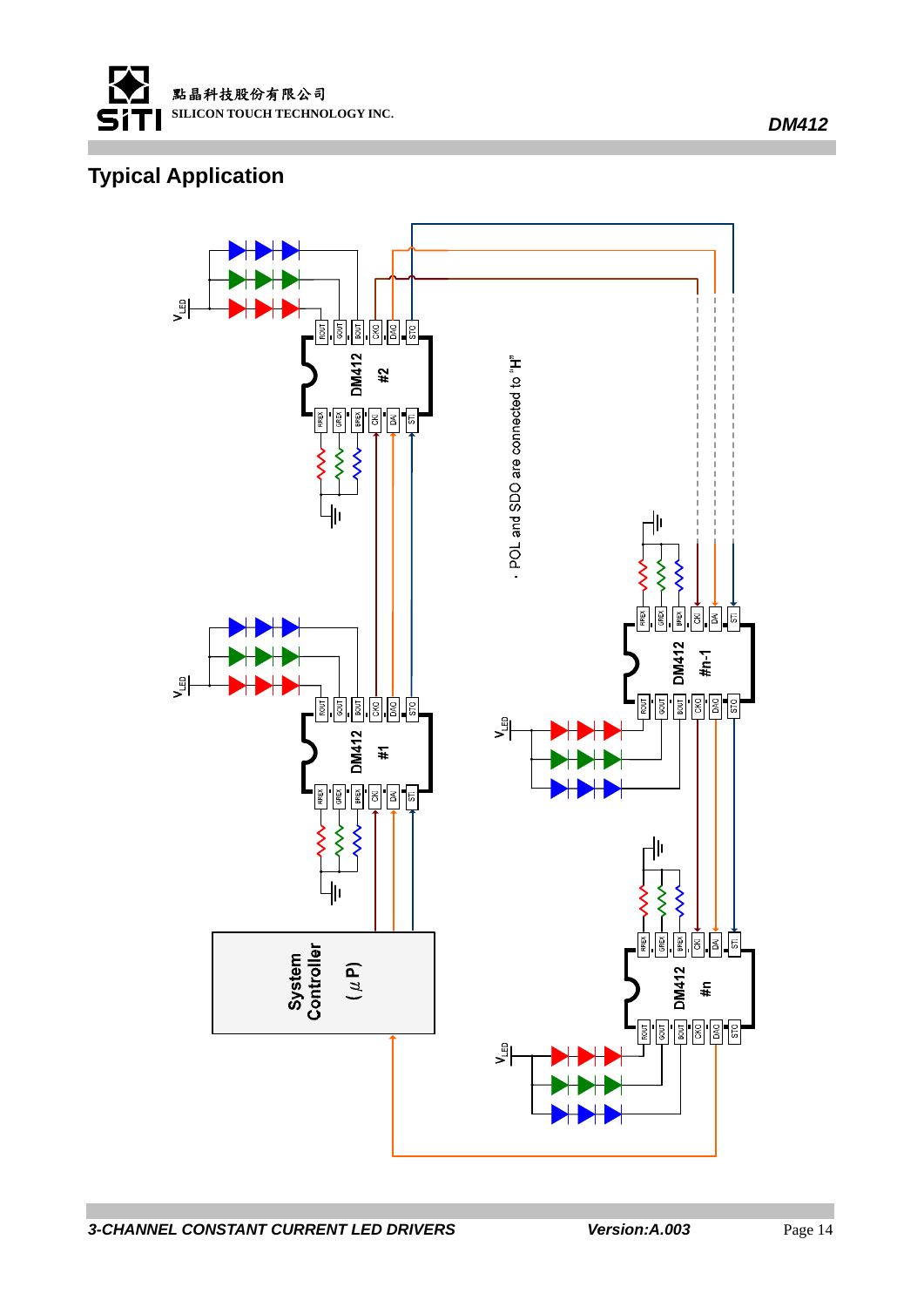

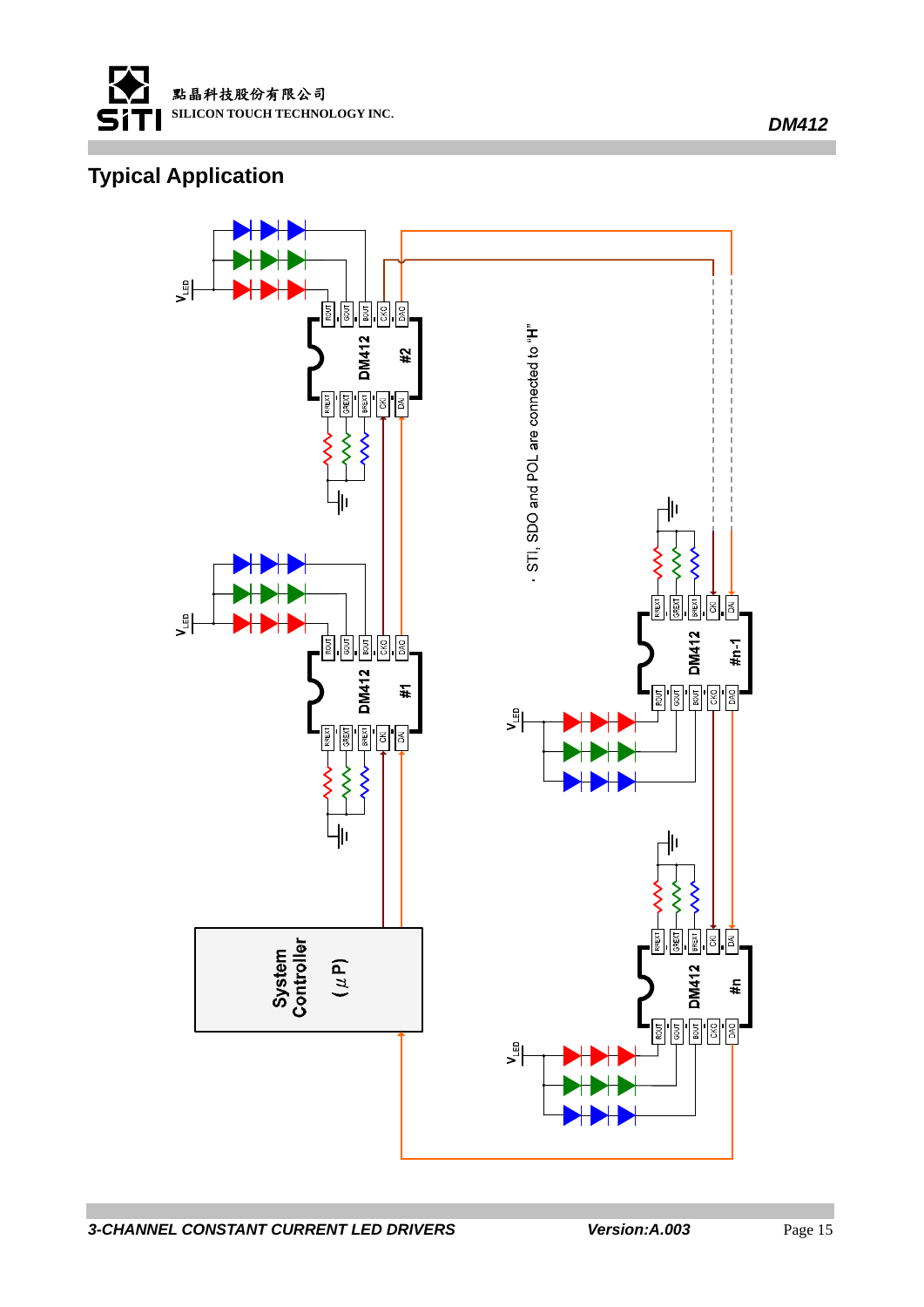

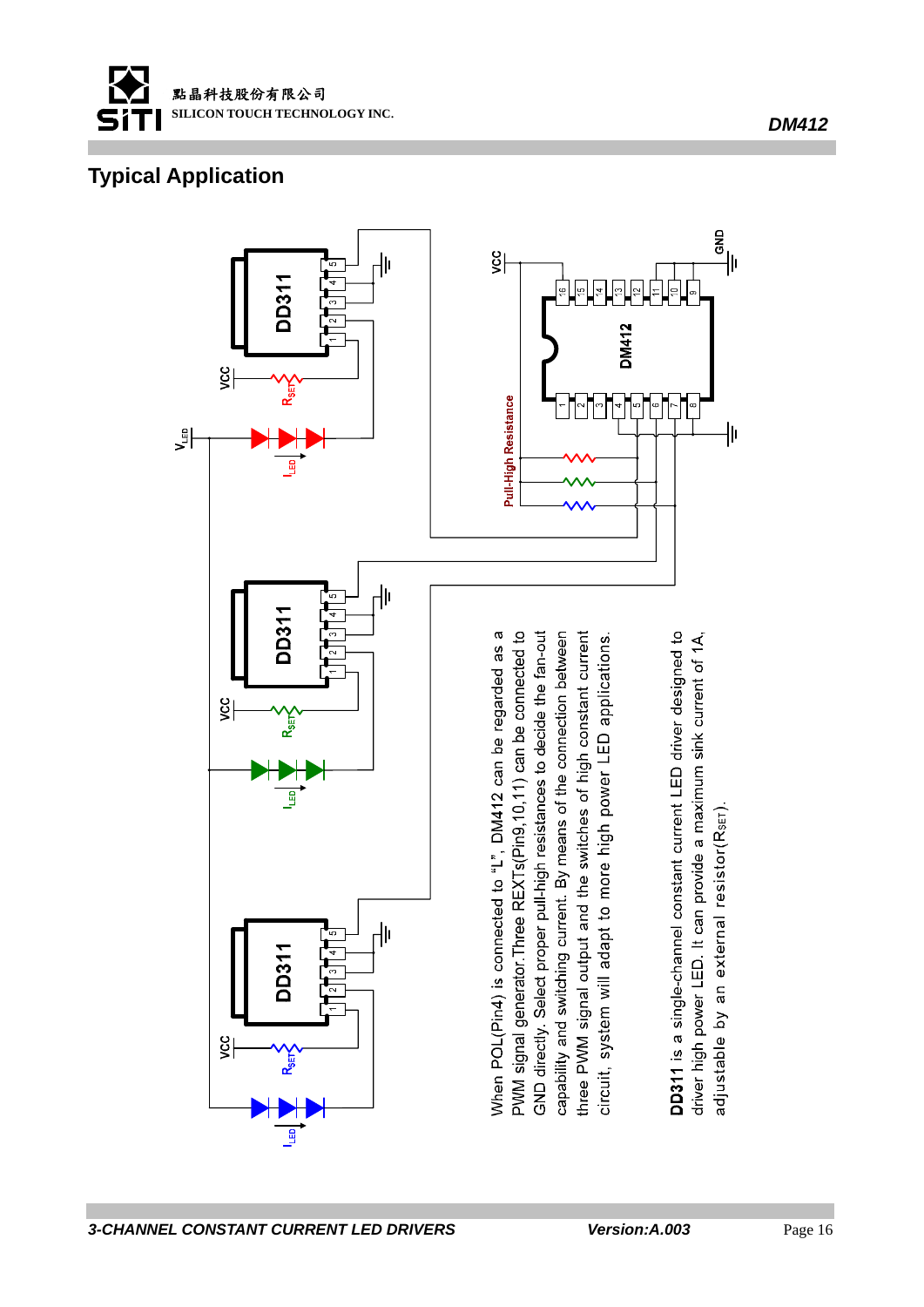

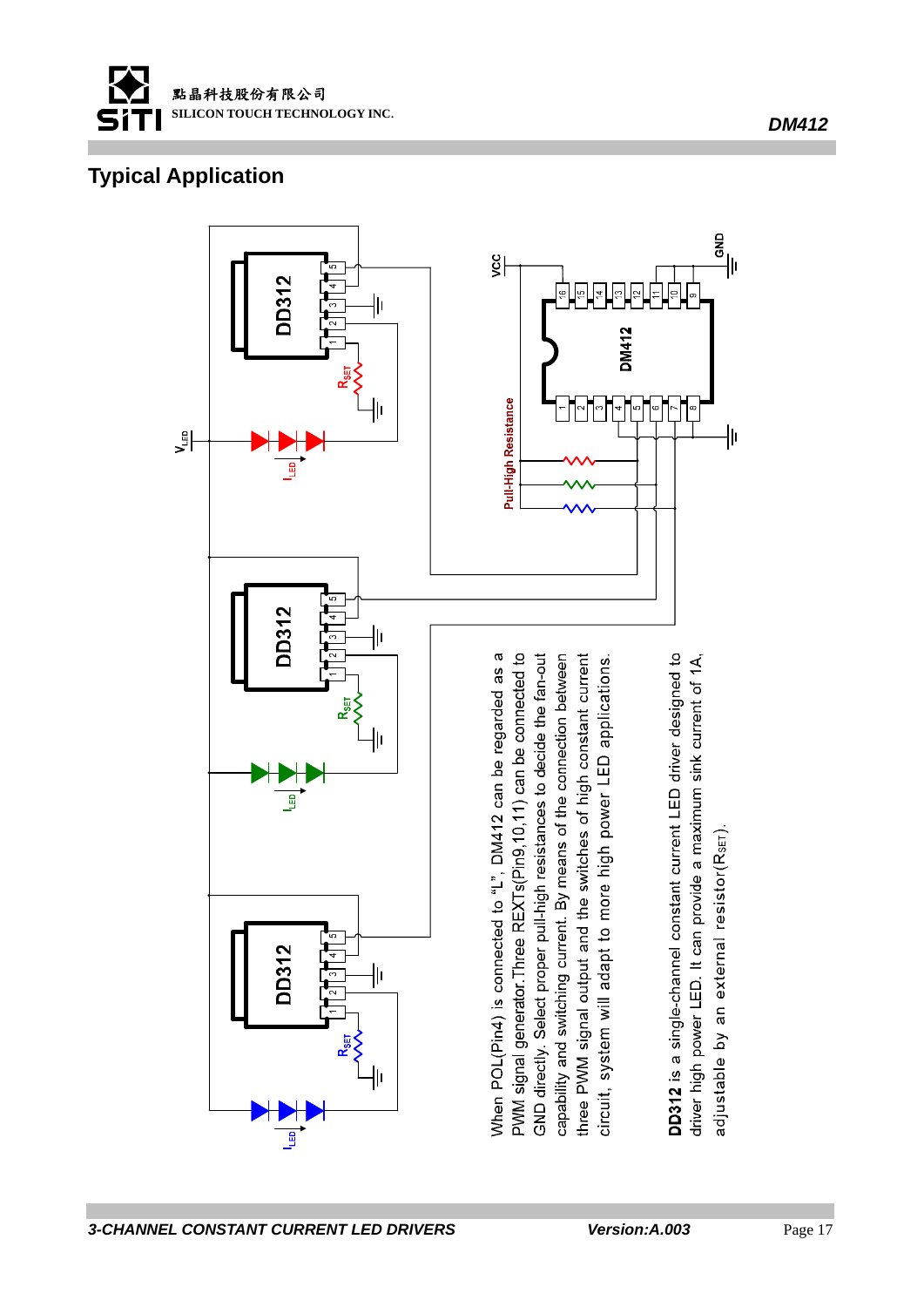



When POL(Pin4) is connected to "L", DM412 can be regarded as a PWM signal generator. Three out capability and switching current. By means of the connection between three PWM signal output and the Select proper pull-high resistances to decide the fanswitches of high constant current circuit, system will REXTs(Pin9,10,11) can be connected to GND directly. adapt to more high power LED applications.

DD313 is a three-channel constant current LED driver designed to driver high power LED. Each channel can provide a maximum sink current of 500mA, adjustable by an external resistor(RsET).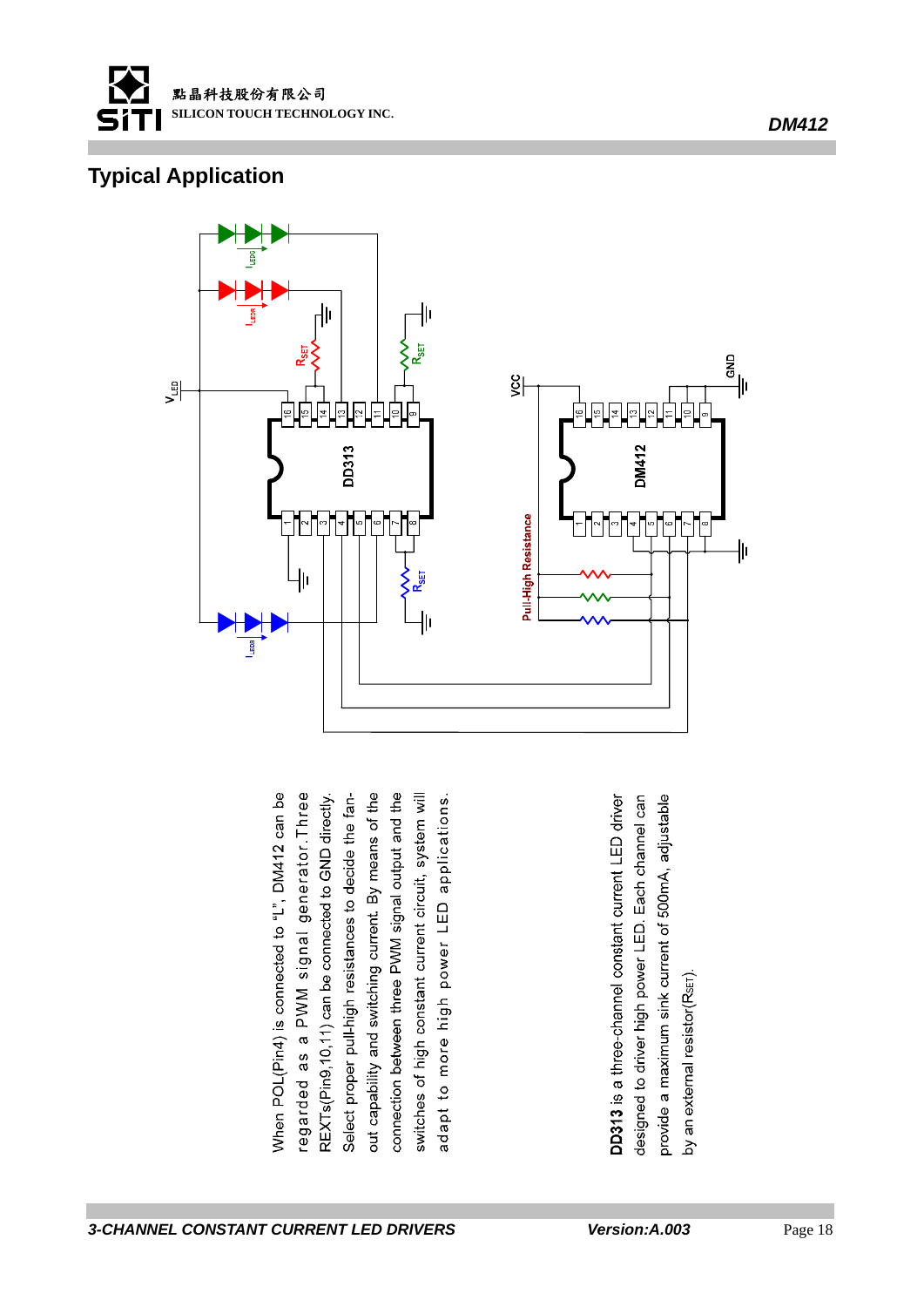

#### *DM412-SSOP*



GAUGE PLANE SEATING PLANE  $\Theta$ L DETAIL **A**



|                |              | <b>DIMENSIONS IN INCH</b> |             | DIMENSIONS IN MM |
|----------------|--------------|---------------------------|-------------|------------------|
| <b>SYMBOLS</b> | MIN.<br>MAX. |                           | MIN.        | MAX.             |
| A              | 0.053        | 0.069                     | 1.346       | 1.753            |
| A <sub>1</sub> | 0.004        | 0.010                     | 0.102       | 0.254            |
| A2             |              | 0.059                     |             | 1.499            |
| b              | 0.008        | 0.012                     | 0.203       | 0.305            |
| b1             | 0.008        | 0.011                     | 0.203       | 0.279            |
| C              | 0.007        | 0.010                     | 0.178       | 0.254            |
| c1             | 0.007        | 0.009                     | 0.178       | 0.229            |
| D              | 0.189        | 0.197                     | 4.801       | 5.004            |
| E              | 0.228        | 0.244                     | 5.791       | 6.198            |
| E1             | 0.150        | 0.157                     | 3.810       | 3.988            |
| e              | 0.025TYP.    |                           |             | 0.635TYP.        |
| L              | 0.016        | 0.050                     | 0.406       | 1.270            |
| Θ              | $0^{\circ}$  | 8°                        | $0^{\circ}$ | 8°               |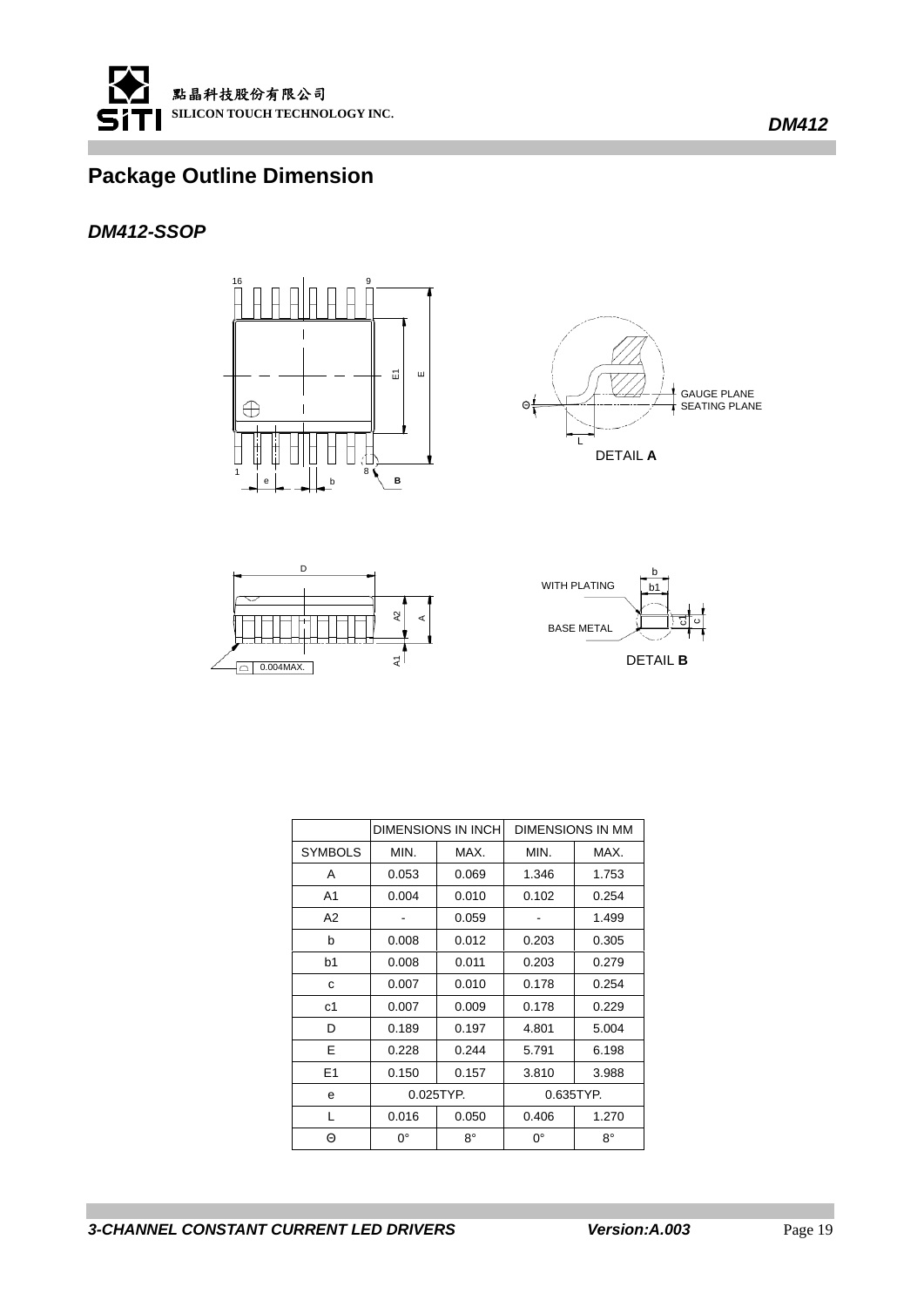

#### *DM412-SOPEX*









|                |           | <b>DIMENSIONS IN INCH</b> |           | <b>DIMENSIONS IN MM</b> |
|----------------|-----------|---------------------------|-----------|-------------------------|
| <b>SYMBOLS</b> | MIN.      | MAX.                      |           | MAX.                    |
| A              | 0.053     | 0.069                     | 1.346     | 1.753                   |
| A <sub>1</sub> | 0.004     | 0.010                     | 0.102     | 0.254                   |
| b              |           | $0.016$ TYP.              |           | $0.406$ TYP.            |
| D              | 0.386     | 0.394                     | 9.804     | 10.008                  |
| D1             |           | $0.162$ TYP.              | 4.115TYP. |                         |
| F              | 0.150     | 0.157                     | 3.810     | 3.988                   |
| E1             |           | $0.086$ TYP.              | 2.184TYP. |                         |
| e              | 0.050TYP. |                           |           | 1.270TYP.               |
| н              | 0.228     | 0.244                     | 5.791     | 6.198                   |
| L              | 0.016     | 0.050                     | 0.406     | 1.270                   |
| Θ              | 0°        | 8°                        | 0°        | 8°                      |

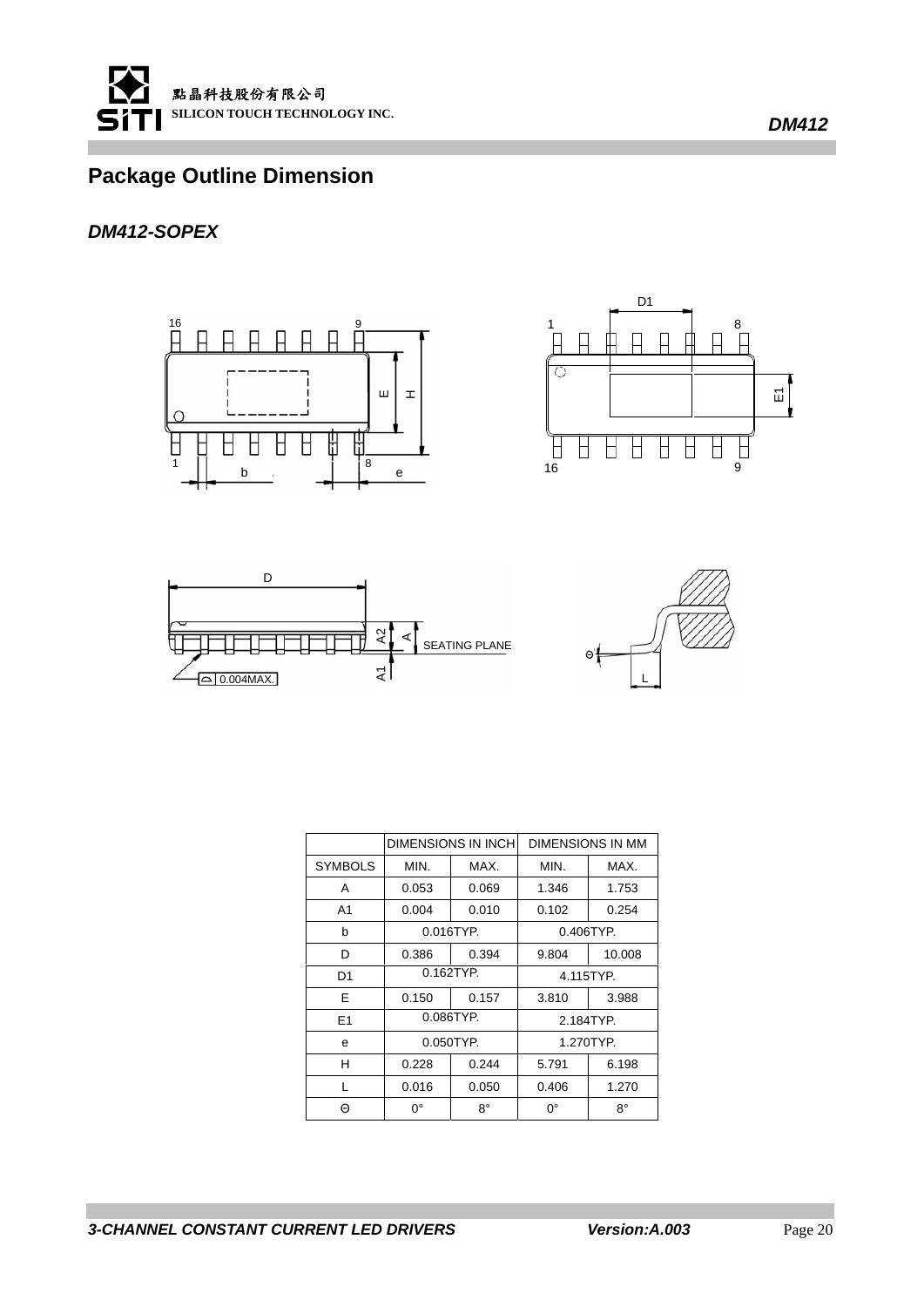

#### *DM412-TSSOPEX*









|                |             | <b>DIMENSIONS IN INCH</b> |             | <b>DIMENSIONS IN MM</b> |
|----------------|-------------|---------------------------|-------------|-------------------------|
| <b>SYMBOLS</b> | MIN.        | MAX.                      | MIN.        | MAX.                    |
| A              | ٠           | 0.047                     | -           | 1.20                    |
| A <sub>1</sub> | 0.000       | 0.006                     | 0.00        | 0.15                    |
| A <sub>2</sub> | 0.031       | 0.041                     | 0.80        | 1.05                    |
| b              | 0.007       | 0.012                     | 0.19        | 0.30                    |
| D              | 0.193       | 0.201                     | 4.90        | 5.10                    |
| D <sub>1</sub> | 0.106       |                           | 2.70        |                         |
| Е              |             | 0.252TYP.                 | 6.40TYP.    |                         |
| E1             | 0.169       | 0.177                     | 4.30        | 4.50                    |
| E <sub>2</sub> | 0.106       |                           | 2.70        |                         |
| e              | 0.026TYP.   |                           | 0.65TYP.    |                         |
| L              | 0.018       | 0.030                     | 0.45        | 0.75                    |
| L1             | 0.039TYP.   |                           |             | 1.00TYP.                |
| S              | 0.008       |                           | 0.20        |                         |
| Θ              | $0^{\circ}$ | 8°                        | $0^{\circ}$ | 8°                      |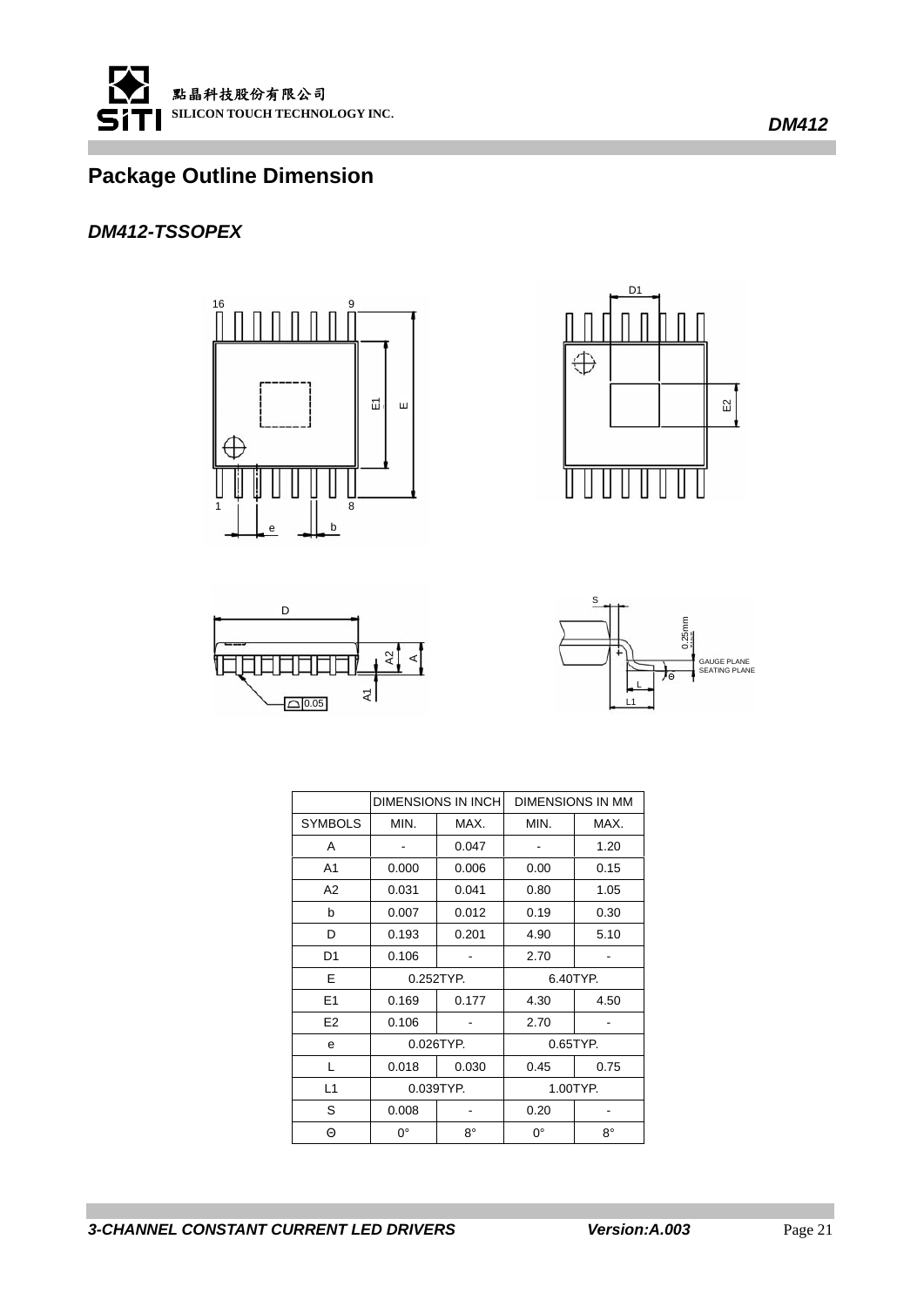

#### *DM412-QFN*







|                |            | Dimensions (mm) |            |            | Dimensions (inch) |       |
|----------------|------------|-----------------|------------|------------|-------------------|-------|
| <b>SYMBOL</b>  | <b>MIN</b> | <b>NOM</b>      | <b>MAX</b> | <b>MIN</b> | <b>NOM</b>        | MAX.  |
| A              | 0.70       | 0.75            | 0.80       | 0.028      | 0.030             | 0.032 |
| $A_1$          | 0.00       | 0.02            | 0.05       | 0.00       | 0.001             | 0.002 |
| $A_3$          |            | 0.203           |            |            | 0.008             |       |
| b              | 0.18       | 0.23            | 0.30       | 0.007      | 0.009             | 0.012 |
| D              | 2.90       | 3.00            | 3.10       | 0.114      | 0.118             | 0.122 |
| D <sub>2</sub> | 1.40       | 1.50            | 1.67       | 0.055      | 0.059             | 0.066 |
| Е              | 2.90       | 3.00            | 3.10       | 0.114      | 0.118             | 0.122 |
| E <sub>2</sub> | 1.40       | 1.50            | 1.67       | 0.055      | 0.059             | 0.066 |
| e              |            | 0.5             |            |            | 0.020             |       |
| L              | 0.30       | 0.40            | 0.50       | 0.012      | 0.016             | 0.020 |
|                |            | 0.08            |            |            | 0.003             |       |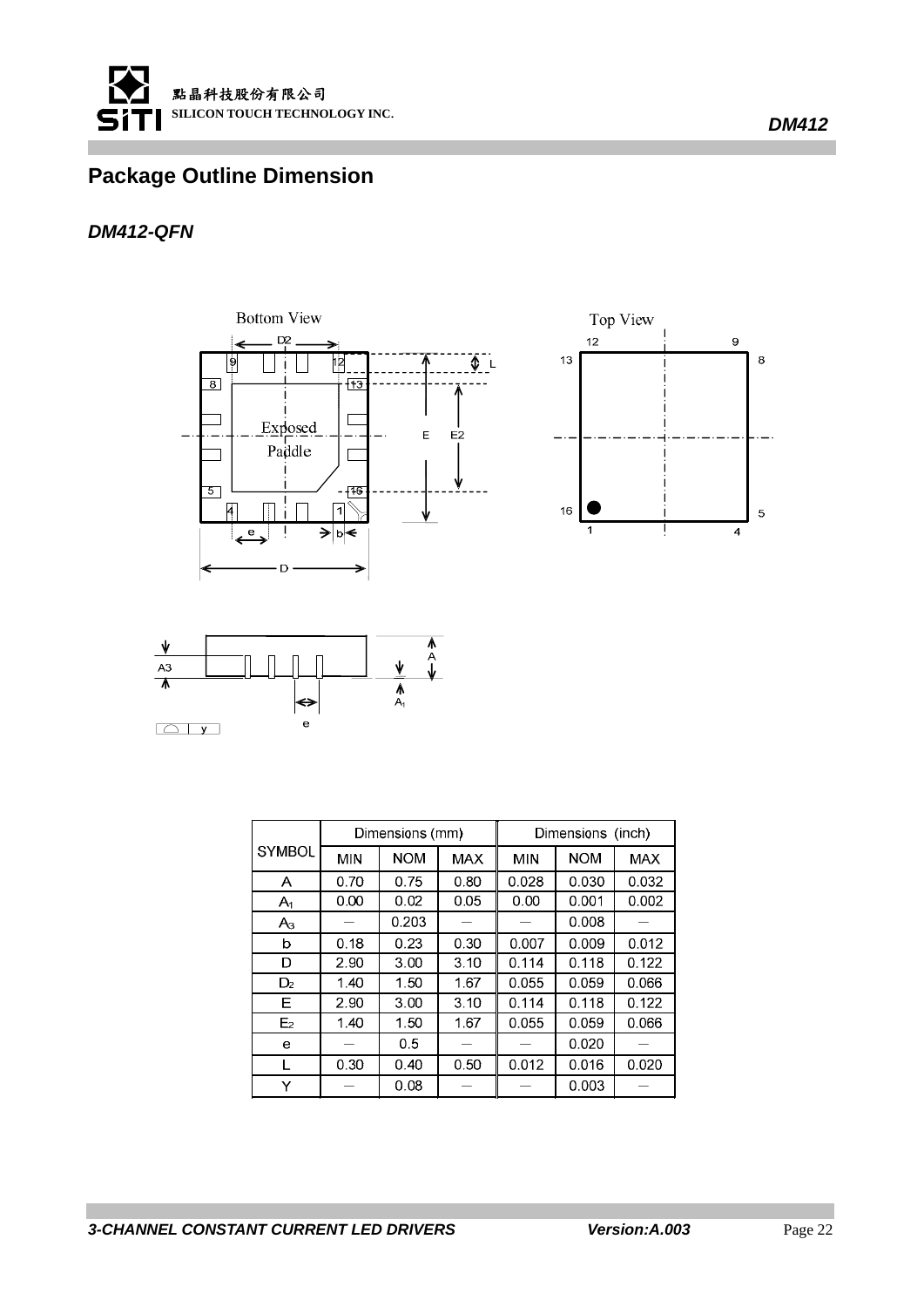

## **DM412-SSOP Package and Weight**(**4 Boxes Set**)

**SSOP16 - 150 - 0.635** 



| Item | <b>Description</b>                   | Weight $(Kg)$   |
|------|--------------------------------------|-----------------|
|      | 100 pcs DM412-SSOP per Tube          | $0.02 + 5\%$    |
| 2    | Net Weight of one Box                | $0.40 \pm 5\%$  |
|      | Net Weight of one Carton             | $1.24 + 5\%$    |
| 4    | Per Carton Set (4 Boxes, 40,000 pcs) | $10.84 \pm 5\%$ |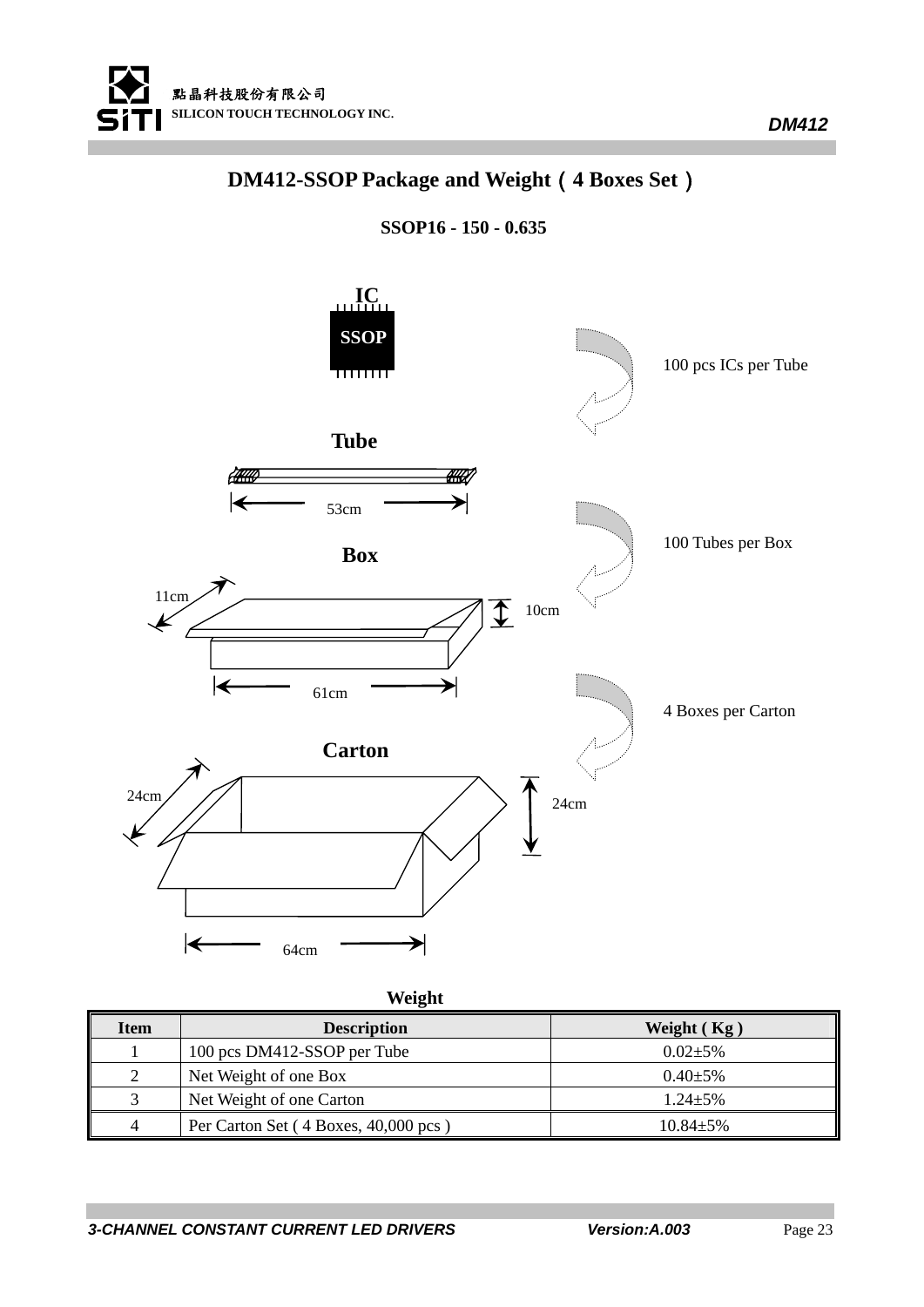

## **DM412-SSOP Package and Weight**(**6 Boxes Set**)

**SSOP16 - 150 - 0.635** 



| Item           | <b>Description</b>                     | Weight $(Kg)$   |
|----------------|----------------------------------------|-----------------|
|                | 100 pcs DM412-SSOP per Tube            | $0.02 + 5\%$    |
| $\overline{c}$ | Net Weight of one Box                  | $0.40 \pm 5\%$  |
| $\sim$         | Net Weight of one Carton (for 6 Boxes) | $1.44 \pm 5\%$  |
| 4              | Per Carton Set (6 Boxes, 60,000 pcs)   | $15.84 \pm 5\%$ |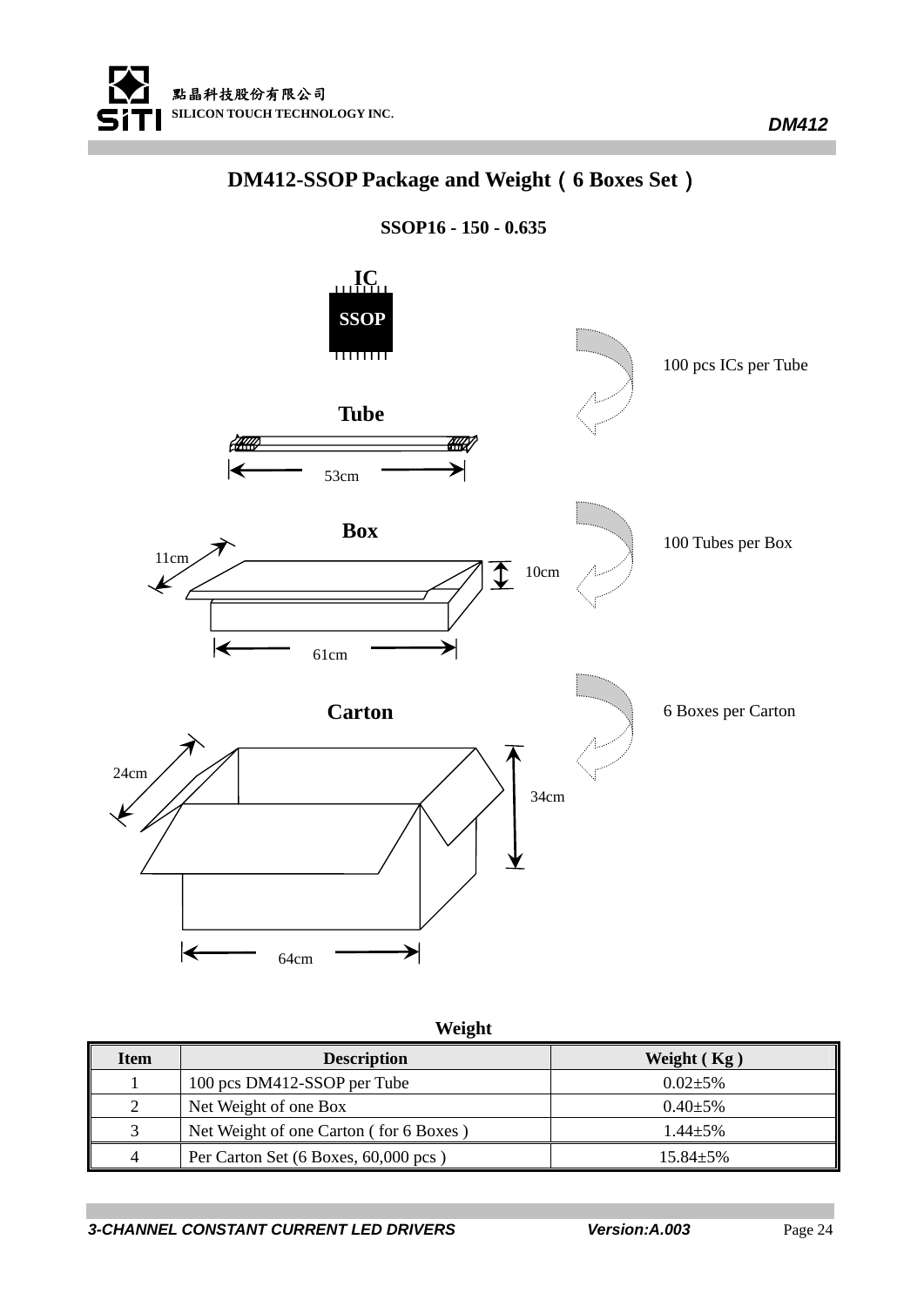

## **DM412-SSOP Package and Weight**

**SSOP16 - 150 - 0.635** 



| <b>Item</b> | <b>Description</b>                   | Weight $(Kg)$  |
|-------------|--------------------------------------|----------------|
|             | 2,500 pcs DM412-SSOP per Reel        | $0.71 + 5\%$   |
|             | Net Weight of one Box                | $0.24 + 5\%$   |
|             | Net Weight of one Carton             | $0.90 \pm 5\%$ |
|             | Per Carton Set (5 Boxes, 12,500 pcs) | $5.65 \pm 5\%$ |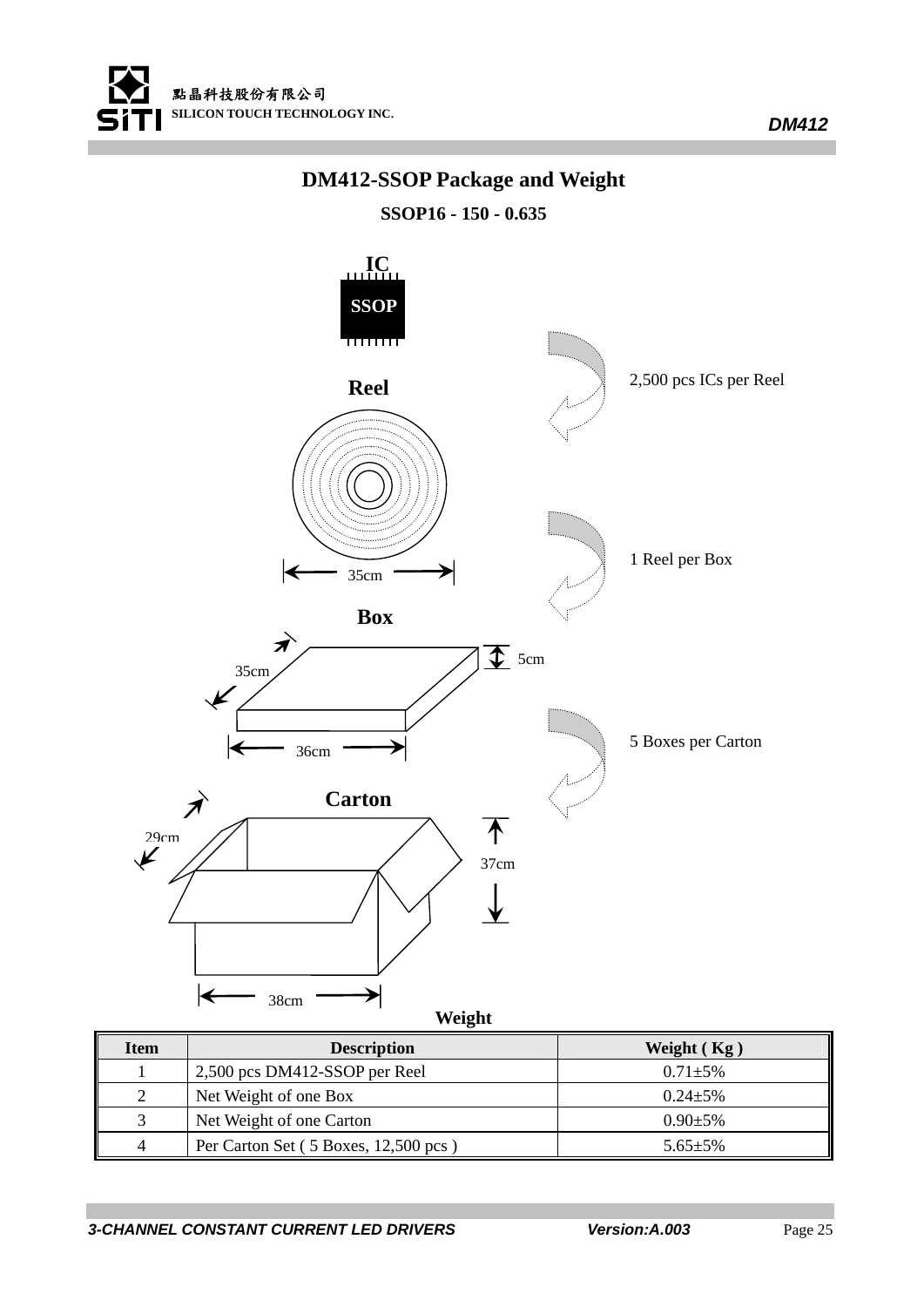

## **DM412-SOPEX Package and Weight**(**4 Boxes Set**)





| Item | <b>Description</b>                   | Weight $(Kg)$   |
|------|--------------------------------------|-----------------|
|      | 50 pcs DM412-SOPEX per Tube          | $0.016 \pm 5\%$ |
| 2    | Net Weight of one Box                | $0.40 \pm 5\%$  |
| 3    | Net Weight of one Carton             | $1.24 + 5\%$    |
| 4    | Per Carton Set (4 Boxes, 20,000 pcs) | $9.24 + 5\%$    |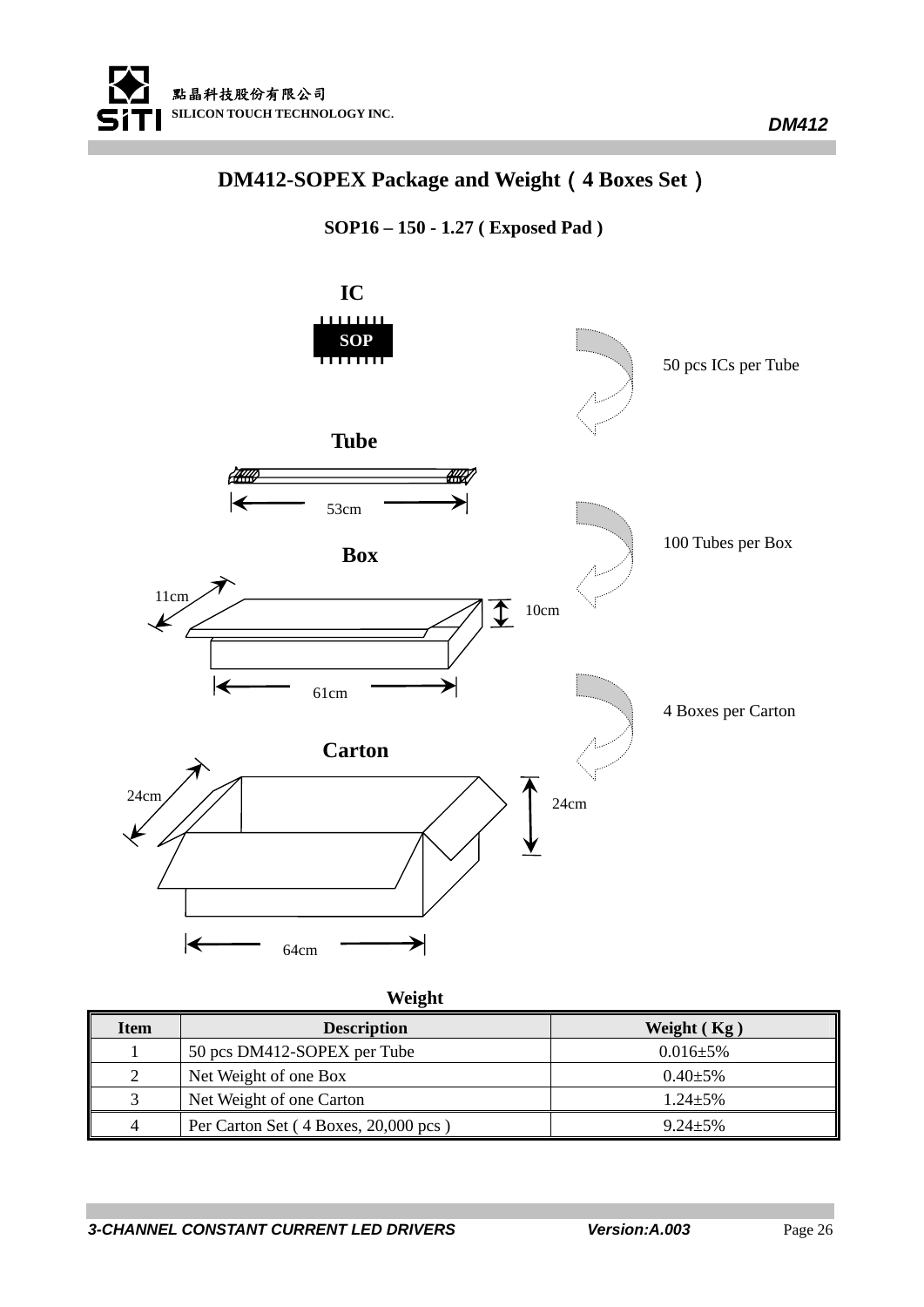

## **DM412-SOPEX Package and Weight**(**6 Boxes Set**)





| Item | <b>Description</b>                     | Weight $(Kg)$   |
|------|----------------------------------------|-----------------|
|      | 50 pcs DM412-SOPEX per Tube            | $0.016 \pm 5\%$ |
| 2    | Net Weight of one Box                  | $0.40 \pm 5\%$  |
|      | Net Weight of one Carton (for 6 Boxes) | $1.44 + 5\%$    |
| 4    | Per Carton Set (6 Boxes, 30,000 pcs)   | $13.44 \pm 5\%$ |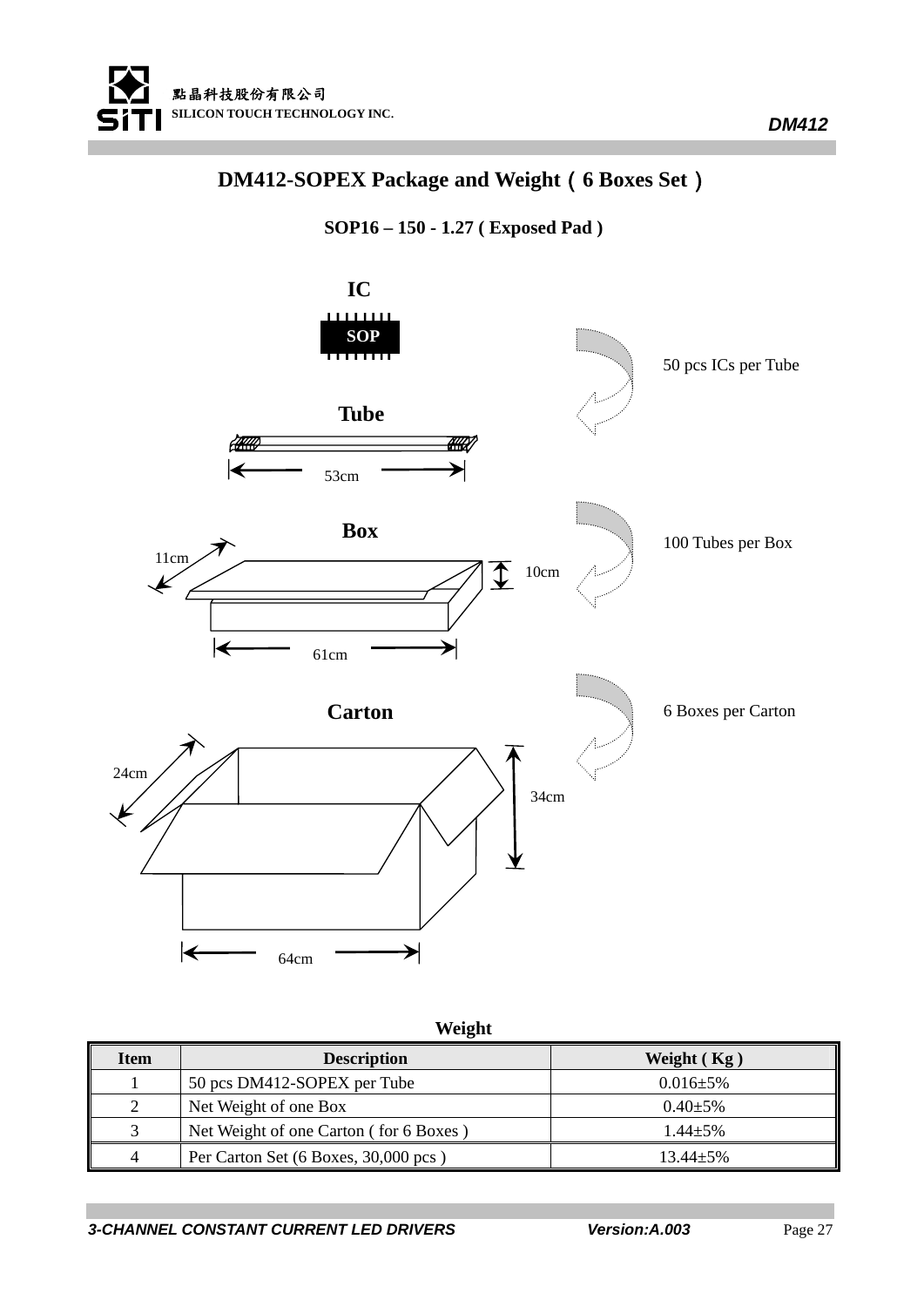

### **DM412-SOPEX Package and Weight**

**SOP16 – 150 - 1.27 ( Exposed Pad )** 



| <b>Item</b> | <b>Description</b>                   | Weight $(Kg)$ |
|-------------|--------------------------------------|---------------|
|             | 2,500 pcs DM412-SOPEX per Reel       | $0.97 + 5\%$  |
|             | Net Weight of one Box                | $0.24 + 5\%$  |
|             | Net Weight of one Carton             | $0.90 + 5\%$  |
| $\Delta$    | Per Carton Set (5 Boxes, 12,500 pcs) | $6.95 + 5\%$  |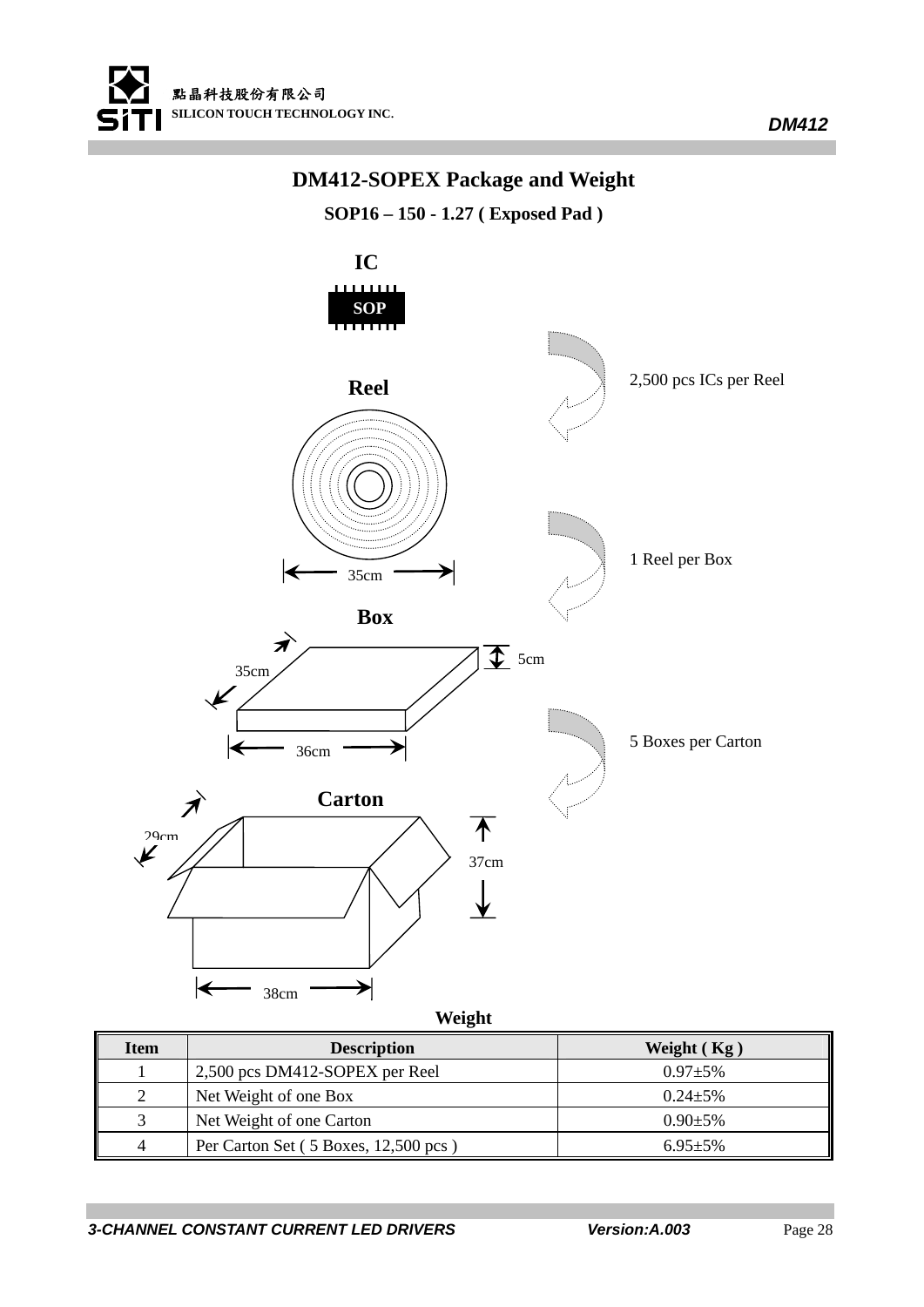

### **DM412-TSSOPEX Package and Weight**(**4 Boxes Set**)

**TSSOP16 - 173 - 0.65 ( Exposed Pad )** 



|  | Weight |
|--|--------|
|  |        |

| <b>Item</b> | <b>Description</b>                     | Weight $(Kg)$  |
|-------------|----------------------------------------|----------------|
|             | 75 pcs DM412-TSSOPEX per Tube          | $0.011 + 5\%$  |
|             | Net Weight of one Box                  | $0.40 \pm 5\%$ |
|             | Net Weight of one Carton (for 4 Boxes) | $1.24 + 5\%$   |
| 4           | Per Carton Set (4 Boxes, 30,000 pcs)   | $7.24 + 5\%$   |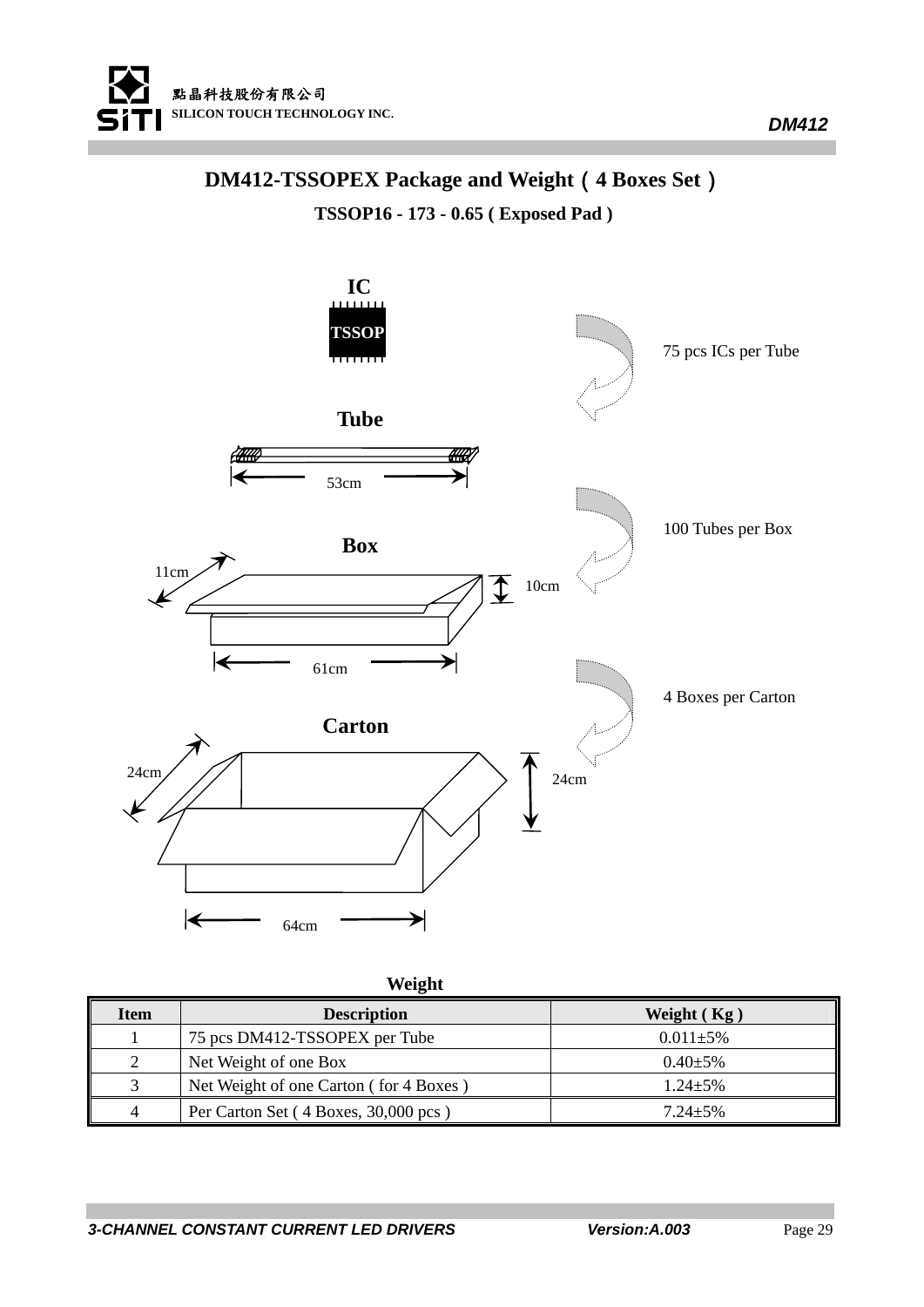

## **DM412-TSSOPEX Package and Weight**(**6 Boxes Set**)

**TSSOP16 - 173 - 0.65 ( Exposed Pad )** 



| Item | <b>Description</b>                   | Weight $(Kg)$   |
|------|--------------------------------------|-----------------|
|      | 75 pcs DM412-TSSOPEX per Tube        | $0.011 \pm 5\%$ |
| 2    | Net Weight of one Box                | $0.40 \pm 5\%$  |
| 3    | Net Weight of one Carton             | $1.44 + 5\%$    |
| 4    | Per Carton Set (6 Boxes, 45,000 pcs) | $10.44 + 5\%$   |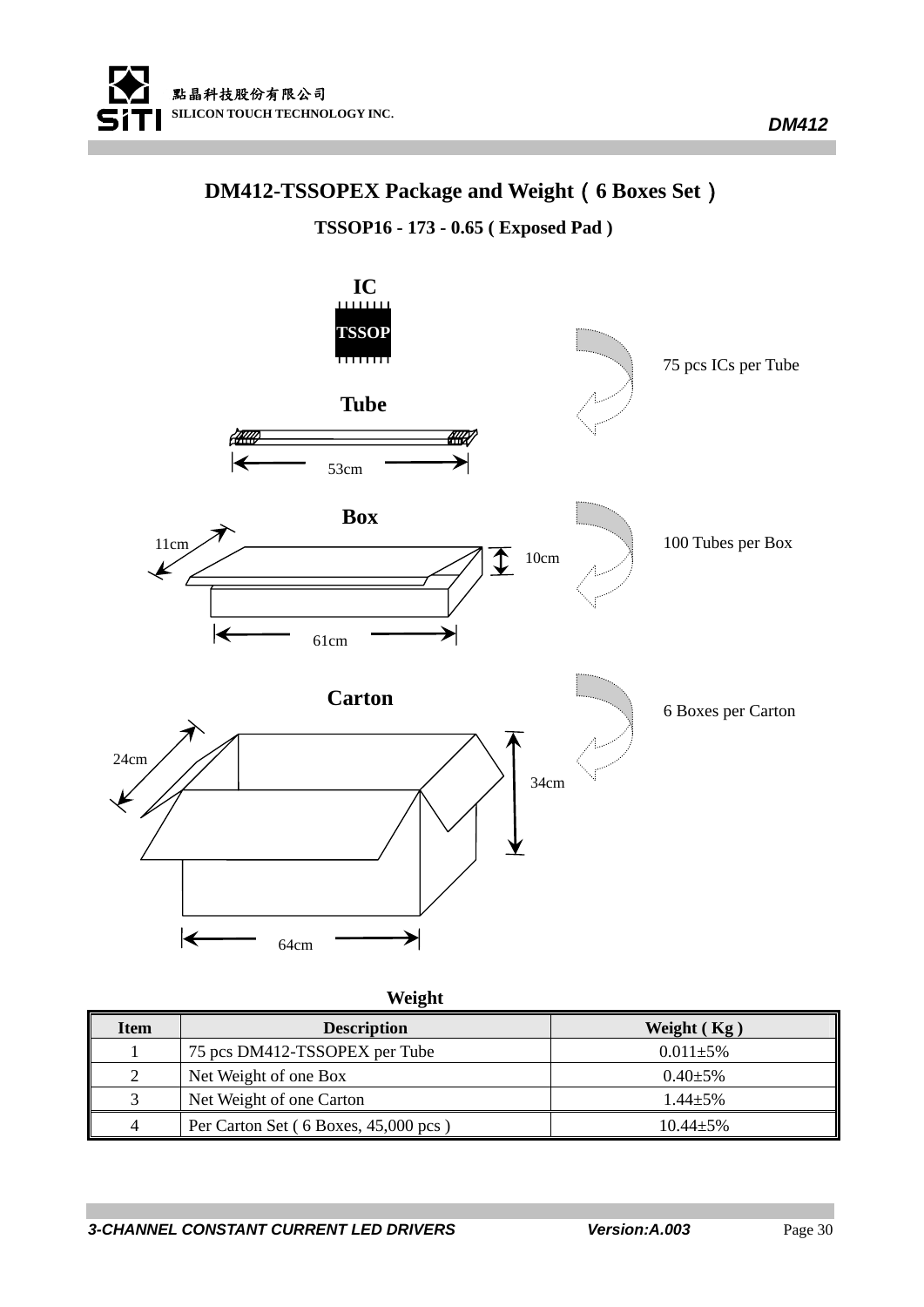

### **DM412-TSSOPEX Package and Weight**

**TSSOP16 - 173 - 0.65 ( Exposed Pad )** 



| <b>Item</b> | <b>Description</b>                   | Weight $(Kg)$  |
|-------------|--------------------------------------|----------------|
|             | 2,500 pcs DM412-TSSOPEX per Reel     | $0.73 + 5\%$   |
|             | Net Weight of one Box                | $0.24 + 5\%$   |
|             | Net Weight of one Carton             | $0.90 \pm 5\%$ |
| 4           | Per Carton Set (5 Boxes, 12,500 pcs) | $5.75 \pm 5\%$ |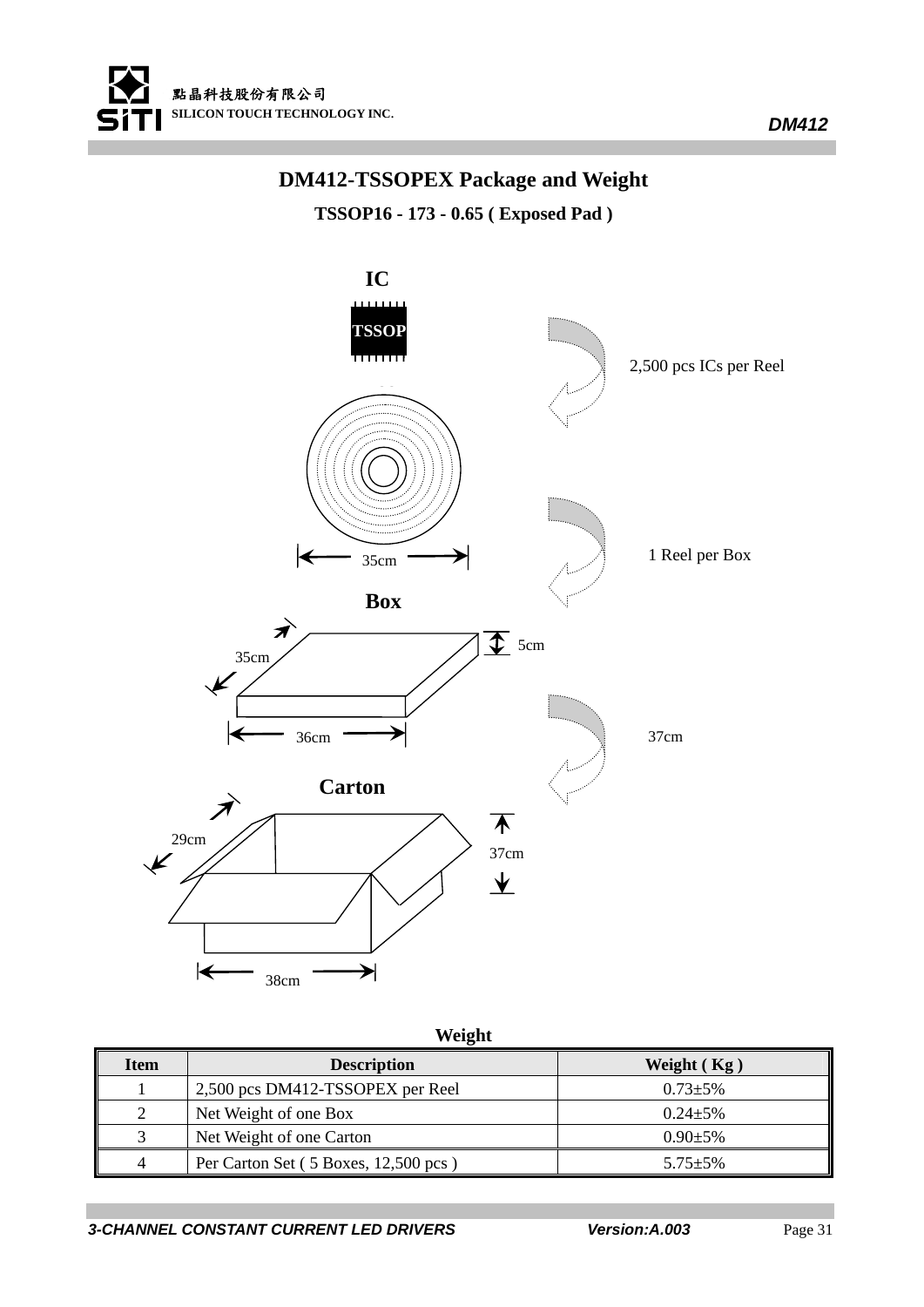

### **DM412-QFN Package and Weight**

**SOP16 - 150 - 1.27 ( Exposed Pad )** 



| <b>Item</b>    | <b>Description</b>                   | Weight $(Kg)$  |
|----------------|--------------------------------------|----------------|
|                | 2,500 pcs DM412-QFN per Reel         | $0.58 + 5\%$   |
| $\overline{c}$ | Net Weight of one Box                | $0.24 + 5\%$   |
| 3              | Net Weight of one Carton             | $0.90 \pm 5\%$ |
| 4              | Per Carton Set (5 Boxes, 12,500 pcs) | $5 + 5%$       |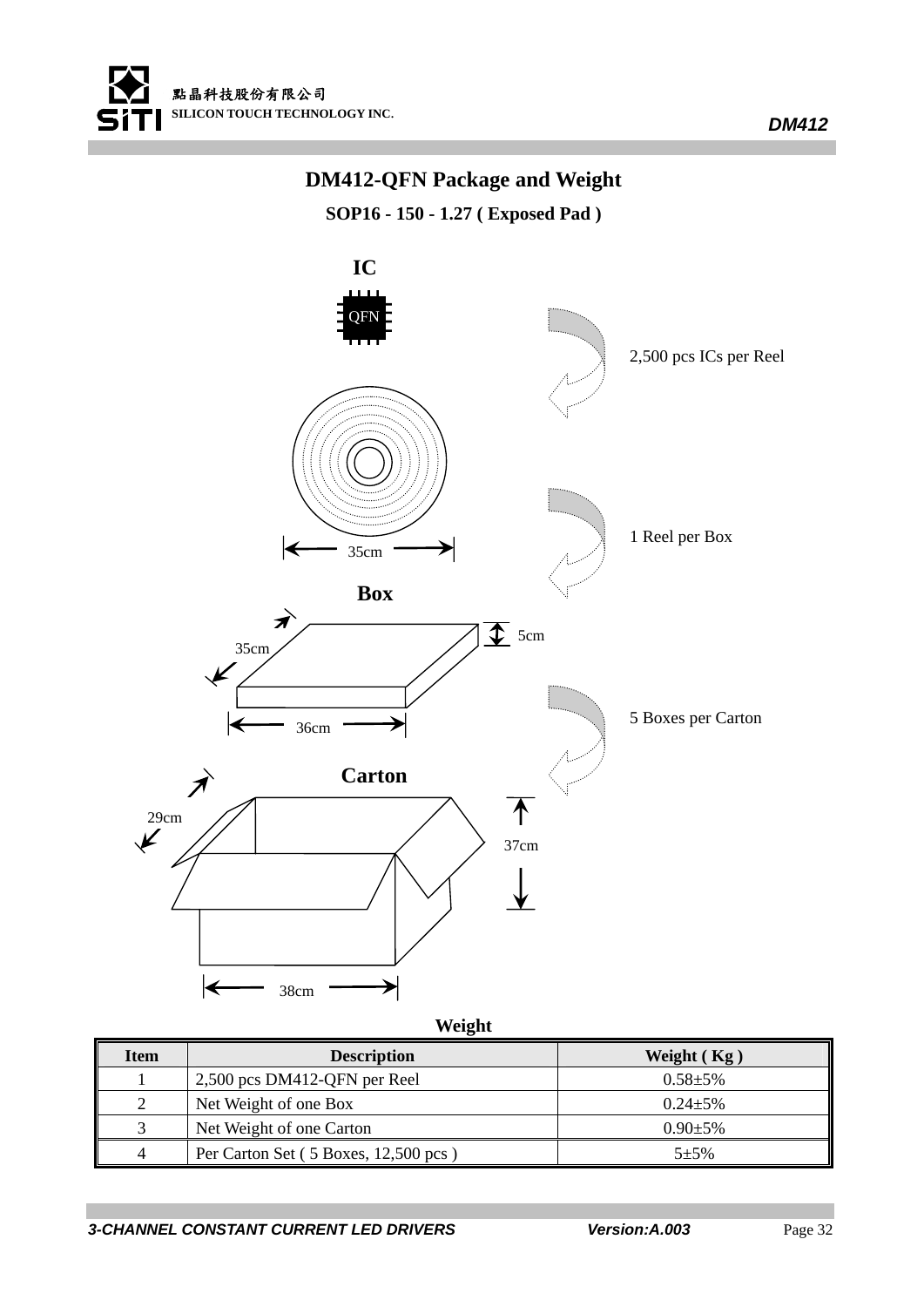

## **Product Ordering Information**

| <b>Part Number</b> | <b>Package Type</b>               | Number / Weight (typ.)           |                                   |
|--------------------|-----------------------------------|----------------------------------|-----------------------------------|
|                    |                                   | Tube / Tray                      | <b>Reel (Box included)</b>        |
| DM412-SOPEX        | SOP16-150-1.27<br>(Exposed Pad)   | 50 pcs / Tube<br>$0.016$ kg ± 5% | 2,500pcs / Reel<br>$0.97$ kg ± 5% |
| DM412-SSOP         | SSOP16-150-0.635                  | 100pcs / Tube<br>$0.02$ kg ± 5%  | 2,500pcs / Reel<br>$0.71$ kg ± 5% |
| DM412-TSSOPEX      | TSSOP16-173-0.65<br>(Exposed Pad) | 75pcs / Tube<br>$0.011$ kg ± 5%  | 2,500pcs / Reel<br>$0.73$ kg ± 5% |
| DM412-QFN          | $QFN16-3\times3$                  |                                  | 2,500pcs / Reel<br>$0.58$ kg ± 5% |